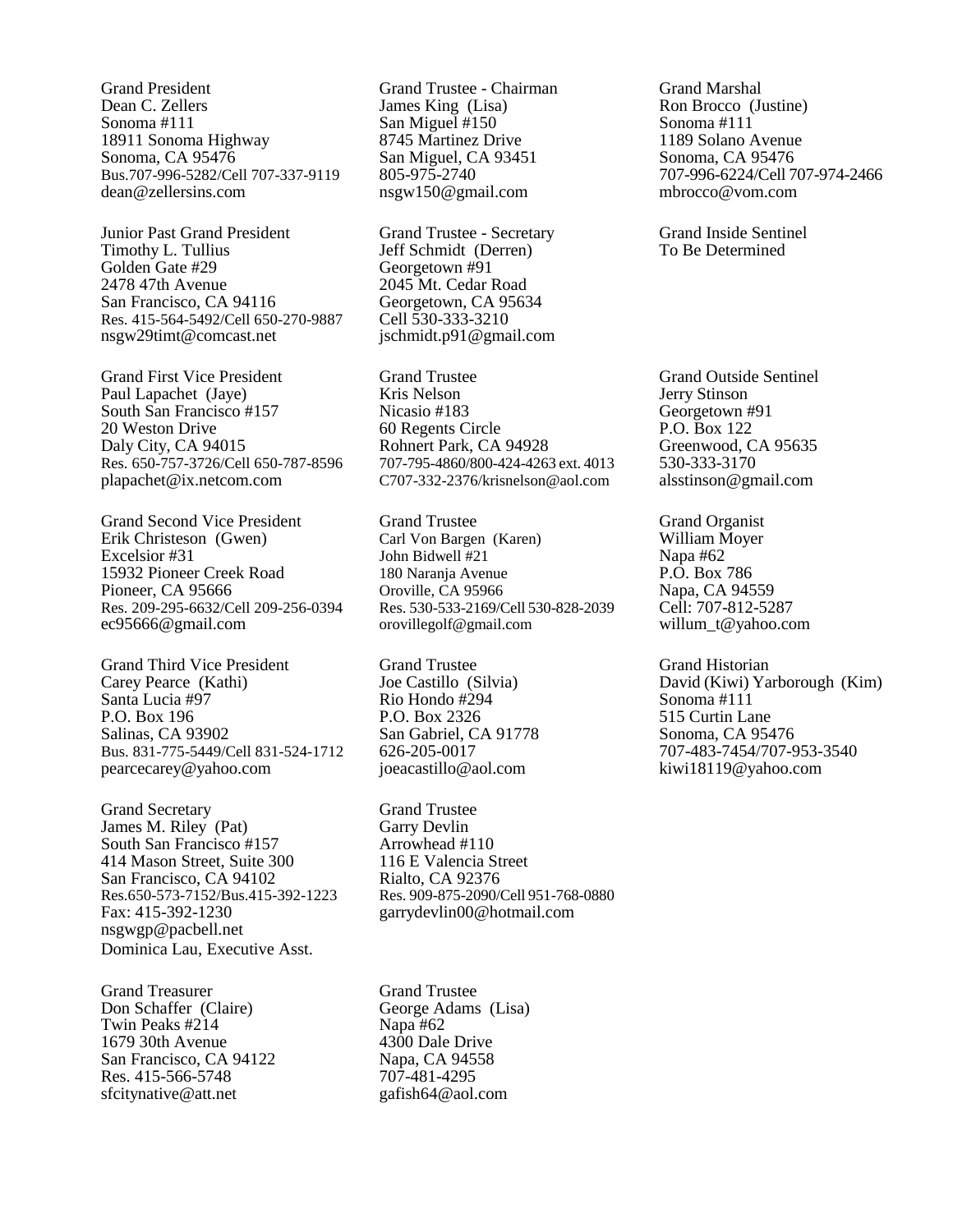Past Grand President (1972-73) Raymond P. Johnson (Loretta) Los Banos #206 101 Seacliff Drive Pismo Beach, CA 93449 Res. 805-773-3525 rpjohnson26@att.net

Past Grand President (1973-74) Howard Kern (Barbara) Native Son Parlor 7806 Rush Rose Drive Carlsbad, CA 92009 Res. 760-642-3117 howbar422@msn.com

Past Grand President (1980-81) James M. Smith (Gayla) Arrowhead #110 P.O. Box 3192 San Bernardino, CA 92413 Cell: 909-915-4785 pgp\_jsmith@hotmail.com

Past Grand President (1982-83) Joseph Ursino (Marilou) South San Francisco #157 357 Dartmouth Avenue San Carlos, CA 94070 Res./Fax: 650-592-5478 Cell: 415-518-8108 jur157@att.net

Past Grand President (1988-89) Frank J. Compani (Kay) Quartz #58 12925 Austin Forest Circle Auburn, CA 95602 Res. 530-268-1802/Cell 530-205-8043 fjcompani@yahoo.com

Past Grand President (1990-91) Joseph L. Neitzel (Linda) Solano #39 2685 Rockville Road Fairfield, CA 94534 Res. 707-427-2243/Cell 707-344-3512 lnjneitzel@comcast.net

Past Grand President (1991-92) Thomas W. Perazzo Sea Point #158 525 Easterby Street Sausalito, CA 94965 Cell: 415-608-1348 tom.perazzo@sbcglobal.net

Past Grand President (1992-93) Harly M. Harty (Judy) Ione #33 13675 Mt. Echo Drive Ione, CA 95640 Res.209-274-4106 erlyxr@gmail.com

Past Grand President (1993-94) Philip D. Wong Napa #62 1003 Summit Avenue Napa, CA 94559 Res. 707-224-6953/Cell 707-363-6852 phillip-wong@sbcglobal.net

Past Grand President (1994-95) Fred Codoni (Denyce) Fairfax #307 162 Porteous Fairfax, CA 94930 Res./Fax: 415-459-7082 [nsgwfpc@comcast.net](mailto:nsgwfpc@comcast.net)

Past Grand President (1998-99) Richard A. Hoffmann (Jean) Nicasio #183 P.O. Box 475 8485 Magdalina Drive San Miguel, CA 93451 Res. 805-467-0194 [dicknjean@tcsn.net](mailto:dicknjean@tcsn.net)

Past Grand President (1999-00) James M. Riley (Pat) South San Francisco #157 527 - 29th Avenue San Mateo, CA 94403 Res. 650-573-7152/Cell 650-465-4218 [ninerjr@sbcglobal.net](mailto:ninerjr@sbcglobal.net)

Past Grand President (2000-01) Clare D. McCullough (Gwen) Columbia #258 6675 Olive Avenue San Bernardino, CA 92407 Res. 909-880-0685 Fax: 909-880-1505 bearflagger@verizon.net

Past Grand President (2001-02) William E. Hargis (Tamara) Solano #39 8411 Silver Shores Drive Reno, NV 89506 Res.775-971-4970/Cell 707-290-0820 wthargis@sbcglobal.net

Past Grand President (2002-03) Robert M. Rogers (Dorothy) Fairfax #307 10 Kathleen Drive Novato, CA 94947 415-897-8386 [bndrogers@verizon.net](mailto:bndrogers@verizon.net)

Past Grand President (2004-05) Barney Noel Placerville #9 970 Pleasant Valley Road Diamond Springs, CA 95619 530-306-8669 barneynoel@msn.com

Past Grand President (2005-06) Thomas J. Sears Ione #33 P.O. Box 577 Ione, CA 95640 Res./Fax: 209-274-2843 tommytrout\_38@yahoo.com

Past Grand President (2006-07) J. Michael Anthony (Nancy) Fairfax #307 790 Mission Avenue San Rafael, CA 94901 Res.415-454-3015/Bus.415-485-2200 Cell:415-305-1782/Fax:415-457-1420 [manthony@mlplaw.com](mailto:manthony@mlplaw.com)

Past Grand President (2007-08) Clark A. Brandt Napa #62 1131 Kansas Avenue Napa, CA 94559 Cell: 707-333-7622 clarkbrandt1@sbcglobal.net

Past Grand President (2008-09) Duane R. Gavin (Marcia) Redwood #66 115 G Blossom Circle San Mateo, CA 94403 Res. 650-349-4376 Cell 650-787-8773 redwood66ms@yahoo.com

Past Grand President (2009-10) Eugene Perry (Debbie) Sea Point #158 673 Lohrman Lane Petaluma, CA 94952 Res. 707-769-8936 olgray2@sbcglobal.net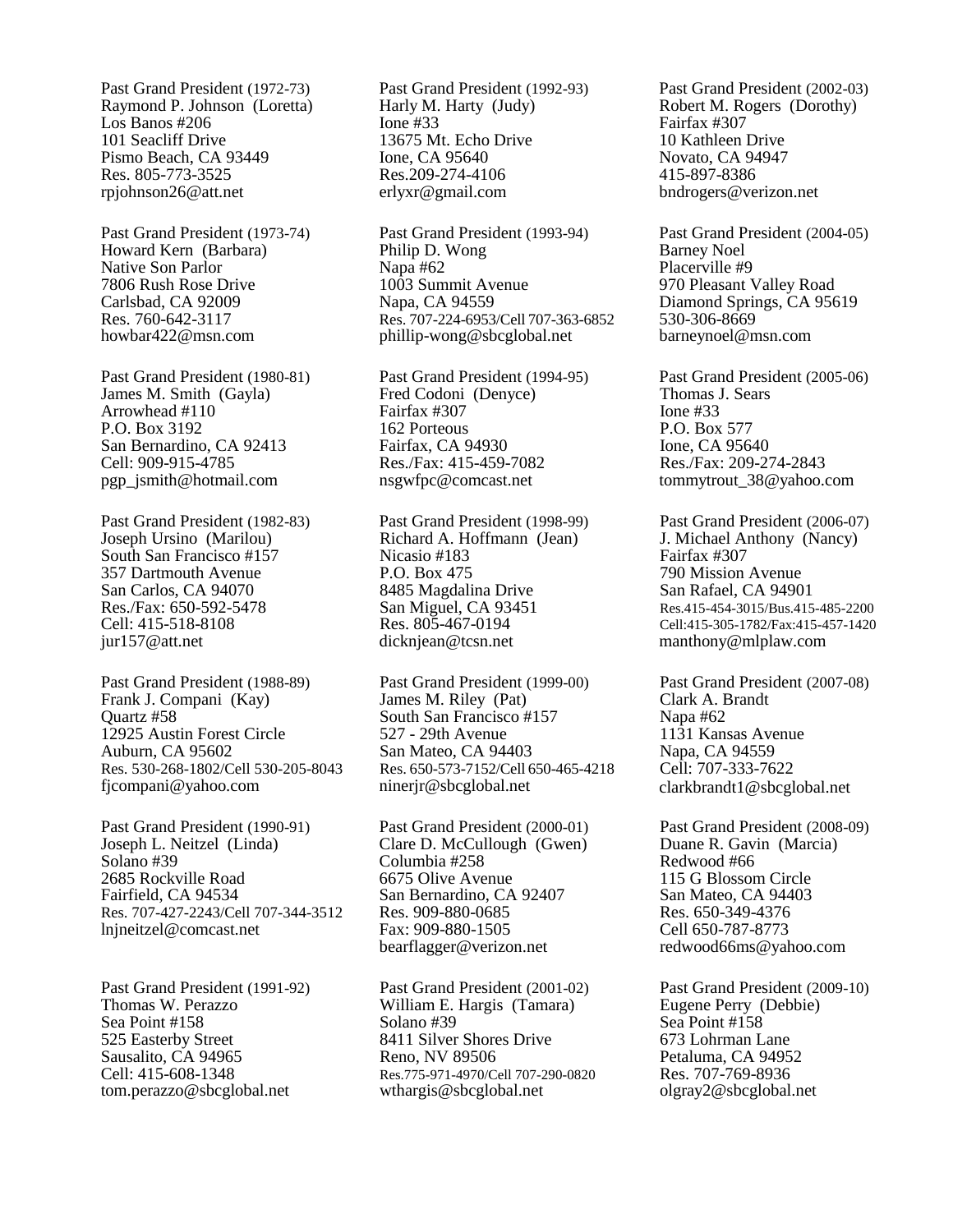Past Grand President (2010-11) James L. Shadle (Karen) Georgetown #91 P.O. Box 232 Garden Valley, CA 95633 Cell: 530-417-2622 shadlejim@gmail.com

Past Grand President (2011-12) David G. Allen (Shirley) Auburn #59 P.O. Box 97 Meadow Vista, CA 95722 Res. 530-878-2878/Cell 530-401-1000 dsallen59@sbcglobal.net

Past Grand President (2012-13) Allan M. Baird (Cricket) Ferndale #93 P.O. Box 396 Fortuna, CA 95540 Res.707-726-7776/Bus.707-725-5182 Cell 707-599-4776/Fax: 707-725-5581 ambairdnsgw@suddenlinkmail.com

Past Grand President (2013-14) Dwight A. Dutschke (Ann) Ione #33 9820 Five Mile Drive Ione, CA 95640 Res. 209-274-2357/Cell 209-304-7175 dwightdutschke@gmail.com

Finance Committee Gary Milliken Eden #113 6492 Oakwood Drive Oakland, CA 94611 510-339-8699 camill@comcast.net

Finance Committee Anthony Starelli Fairfax #307 137 Gregory Court Fairfax, CA 94930 415-456-1867 numerounostar@comcast.net

Finance Committee Don Meyer Calistoga #86 3260 Hwy 128 Calistoga, CA 94515 707-942-6205/Cell 707-974-8241 capracer@comcast.net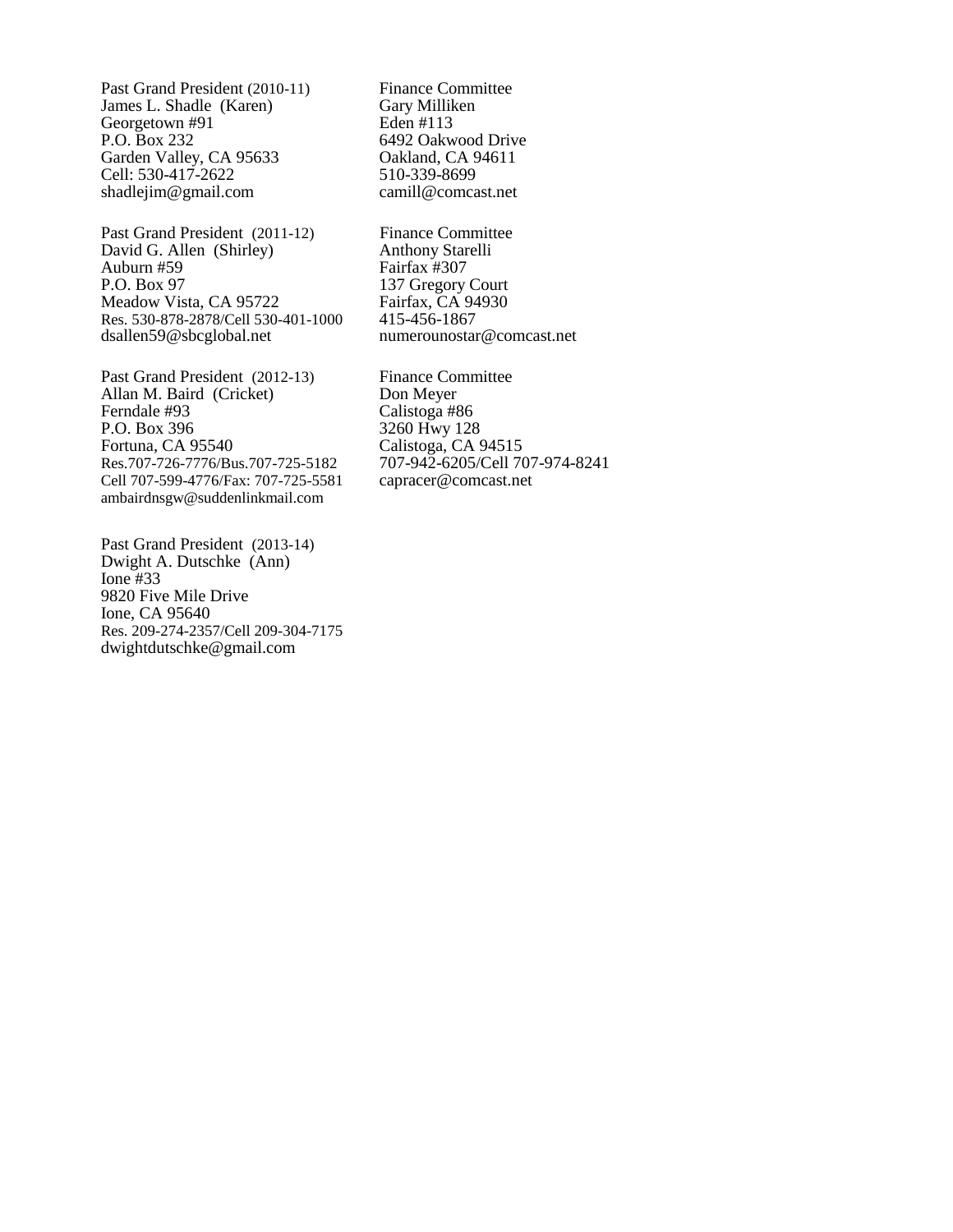Amador #17 - Amador Jim Swift P.O. Box 112 Sutter Creek, CA 95685 209-304-5502 1st Tuesday at 6 p.m. N.S.G.W. Hall 56 Main Street, Sutter Creek [apartsman@sbcglobal.net](mailto:apartsman@sbcglobal.net)

Argonaut #8 - Butte Carl Von Bargen 180 Naranja Avenue Oroville, CA 95966 530-533-2169/530-828-2039 1st Wednesday at 6 p.m. Veterans Memorial Hall 2374 Montgomery St., Oroville orovillegolf@gmail.com

Arrowhead #110 - San Bernardino Garry Devlin 116 E Valencia Street Rialto, CA 92376 909-875-2090/Cell 951-768-0880 1st Wednesday at 7 p.m. Brazelton Hall 2701 Del Rosa Avenue, S.B. garrydevlin00@hotmail.com

Auburn #59 - Placer N.S.G.W. (Robin Romo) P.O. Box 9261 Auburn, CA 95604 530-368-0582 2nd & 4th Tuesdays at 7 p.m. N.S.G.W. Hall 301 Commercial St., Auburn chewieboy@sbcglobal.net

Benicia #89 - Solano Patrick Singleton 1525 Sherman Drive Benicia, CA 94510 707-745-9469 2nd Thursday - B.D.E.S. Hall 140 West J, Benicia ps0512@comcast.net

John Bidwell #21 - Butte Michelle Cahill 222 Windward Way Oroville, CA 95965 530-370-9937 3rd Wednesday at 6 p.m. John Bidwell Parlor Hall 1332 Huntoon, Oroville michellecahill41@yahoo.com

Broderick #117 - Mendocino Deryl Holloway P.O. Box 61 Manchester, CA 95459 707-882-2255 1st Wednesday at 6 p.m. Garcia River Casino Point Arena

Byron #170 - Contra Costa Richard Hiebert 5046 Claremont Court Oakley, CA 94561 925-382-6654 2nd Thursday Antioch Historical Society Museum 1500 W 4th Street, Antioch rich.hiebert@sbcglobal.net

Calistoga #86 - Napa Dick Kuykendall 905 Champagne So. Calistoga, CA 94515 707-942-8865 4th Tuesday at 6:30 p.m. Tucker Building - Napa County Fairgrounds, Calistoga jrk905@yahoo.com

Cambria #152 - San Luis Obispo Paul Madonna 13150 Santa Rita Road Cayucos, CA 93430 805-995-3780 4th Wednesday at 6:30 p.m. No meeting in May & Nov. American Legion Hall 1000 Main Street, Cambria

Chispa #139 - Calaveras N.S.G.W. (Robert Loeffler) P.O. Box 151 Murphys, CA 95247 209-728-8902/209-728-2972 1st Wednesday at 6 p.m. N.S.G.W. Hall 389 Main Street, Murphys chispa139@sbcglobal.net

Col.Nelson M.Holderman #316-Napa Ernie Stoddard 260 American Canyon Drive #87 American Canyon, CA 94503 707-501-7851/707-731-1926 2nd Thursday at 6:45 p.m. Lee Lounge at Grant Hall ern49er@aol.com

Columbia #258 - Tuolumne Sandra Walker P.O. Box 811 Columbia, CA 95310 209-533-3389 2nd Wednesday at 6 p.m. Columbia Museum Hall 22730 Main Street, Columbia swalker888@sbcglobal.net

De Anza #312 - Imperial Gail Parish 2117 Willow Drive El Centro, CA 92243 760-352-2529 3rd Wednesday at 6:30 p.m. Different Restaurants - Sobe's El Centro tdssw@aol.com

Dolores-California #1 - S.F. Anthony Colonnese 447 Ulloa Street San Francisco, CA 94127 415-244-4098 2nd Wednesday at 11:30 a.m. Italian American Social Club 25 Russia Avenue, S.F. pcolonnese@sbcglobal.net

Downieville #92 - Sierra William Copren P.O. Box 95 Sattley, CA 96124 530-994-3376 Meeting on call Private Residences

Eden #113 - Alameda Robert Santos 41433 Apricot Lane Fremont, CA 94539 510-656-7392/Cell 510-604-7392 2nd & 4th Mondays at 7 p.m. Hayward Veterans Hall 22737 Main Street, Hayward rrsantos@sbcglobal.net

Elk Grove #41 - Sacramento Michael Linn 115 Chambersburg Way Folsom, CA 95630 916-801-7278 2nd Monday at 7 p.m. N.S.G.W. Hall 9151 Grove Street, Elk Grove melinn84@yahoo.com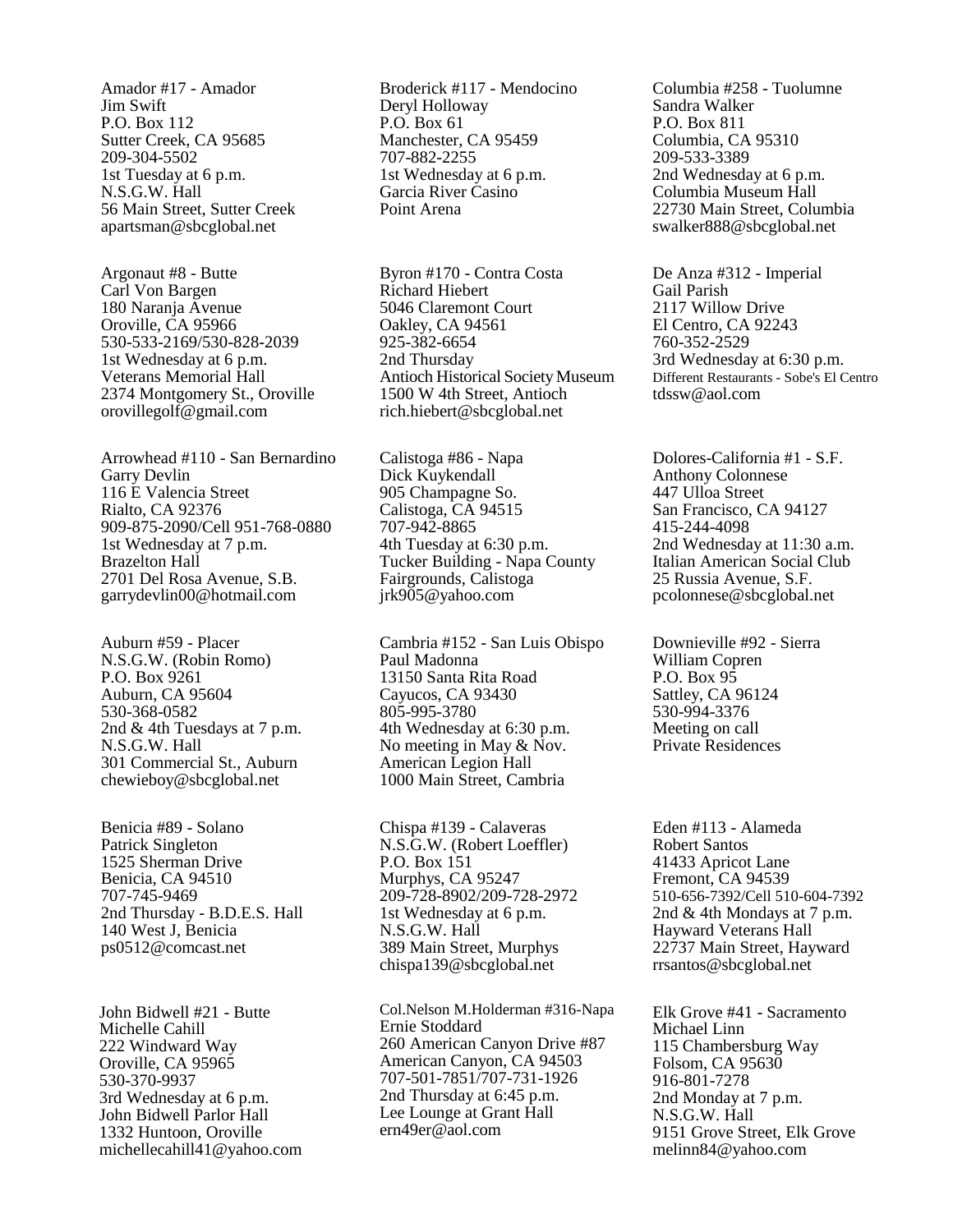Estudillo #223 - Alameda Ron Galvan 955 Narcissus Ct. San Leandro, CA 94578 510-483-1605/Cell 510-432-9021 2nd (5pm) & 4th (7pm) Wednesdays Veterans' Memorial Building 1105 Bancroft Ave.,San Leandro ragalvan@att.net

Excelsior #31 - Amador Mark Galligan P.O. Box 31 Jackson, CA 95642 209-419-1956 1st Thursday at 7 p.m. N.S.G.W. Hall 20 Court Street, Jackson nsgw31@gmail.com

Fairfax #307 - Marin Kevin F. Courtz 135 Mitchell Drive Fairfax, CA 94930 415-717-4018 1st & 3rd Wednesdays at 7:30 p.m. Native Sons Hall (415-457-7766) 135 Mitchell Drive, Fairfax kcbscourt@aol.com

Ferndale #93 - Humboldt Gale Asti P.O. Box 278 Ferndale, CA 95536 707-725-1714/asti@att.net 2nd Wednesday@7:30pm-Dinner at Turf Room, Ferndale Fairgrounds 3rd Wednesday@7pm-Business at Victorian Village Inn, Ferndale

John C. Fremont #293 - Merced Bill Mattos 267 5th Street Gustine, CA 95322 209-854-1000/Cell 209-652-2933 1st Thursday at 7 p.m. Veterans Hall-145 5th Street, Gustine bill@valleyrealestatesalesinc.com

Gabilan #132 - Monterey Dave Delfino P.O. Box 832 Castroville, CA 95012 831-535-2808 2nd Thursday at 6:30 p.m. N.S.G.W. Hall 10711 Merritt Street, Castroville dave@tamcmonterey.org

Georgetown #91 - El Dorado Jim Shadle P.O. Box 232 Garden Valley, CA 95633 530-417-2622 2nd Thursday at 6:30 p.m. IOOF Hall Main Street, Georgetown shadlejim@gmail.com

Golden Gate #29 - San Francisco Donna Fletcher 1284 Skyline Drive Daly City, CA 94015 650-755-5518 3rd Wednesday at 7:30 p.m. Pacifica American Legion Hall 555 Buel Avenue, Pacifica rdflet29@aol.com

Guadalupe #231 - San Francisco Wayne Warden 38 Canada Cove Avenue Half Moon Bay, CA 94019 650-726-4597 1st Tuesday at 11:30 a.m. Except Mar-Jun-Sep-Dec @ 6 pm SF Scottish Rite Masonic Center 2850 19th Avenue, S.F. [wayne.warden@sbcglobal.net](mailto:wayne.warden@sbcglobal.net)

Halcyon-Alameda #47 - Alameda Dennis Valerio 206 Baywood Road Alameda, CA 94502 510-523-4101/510-499-7961 1st Monday at 6 p.m. Alameda Elks Lodge 2255 Santa Clara, Alameda dennis.valerio@comcast.net

Humboldt #14 - Humboldt Mervin (Mickey) Foster P.O. Box 5041 Eureka, CA 95502 707-442-6193/mfsyc@suddenlink.net 2nd-Bus & 4th-social Mondays at 6:30 pm N.S.G.W. Hall 623 3rd Street, Eureka

Hydraulic #56 - Nevada Patrick O'Neil II P.O. Box 1465 Cedar Ridge, CA 95924 530-205-9266 2nd Wednesday at 7 p.m. Miners Foundry Cultural Center 325 Spring Street, Nevada City couiereaper@yahoo.com

Ione #33 - Amador Bill Parker 11120 Courier Road Plymouth, CA 95669 209-245-3631 1st & 3rd Wednesdays at 7 p.m. N.S.G.W.Hall 26 E Main Street, Ione billnjanet@hughes.net

Konocti #159 - Lake Tony Braito P.O. Box 64 Kelseyville, CA 95451 707-245-7663 2nd Saturday at noon Braito's Marina, Kelseyville tbraito@att.net

Las Positas #96 - Alameda John Gouvaia 171 Edythe Street Livermore, CA 94550 925-373-9010 2nd & 4th Thursdays at 7 p.m. Odd Fellows Hall 2160 First Street, Livermore jwgouvaia@comcast.net

Lodi #18 - San Joaquin N.S.G.W. (Jon Remus) P.O. Box 242 Lodi, CA 95241 209-663-2879 1st & 3rd Wednesdays at 7 p.m. Archie Grenz's Home 8897 E. Kettleman, Lodi

Los Banos #206 - Merced Larry Marques 2108 S. 11th Street Los Banos, CA 93635 209-826-4900/Cell 209-761-4988 2nd Wednesday at 7 p.m. D.E.S. Hall-1155 I St., Los Banos 4marques@sbcglobal.net

Modesto #11 - Stanislaus Paul Caruso 1412 Crows Landing Road Modesto, CA 95351 209-526-5843/C209-531-9497 2nd Wednesday at 6:30 p.m. Perko's Cafe 901 N. Carpenter Road, Modesto carusosc@sbcglobal.net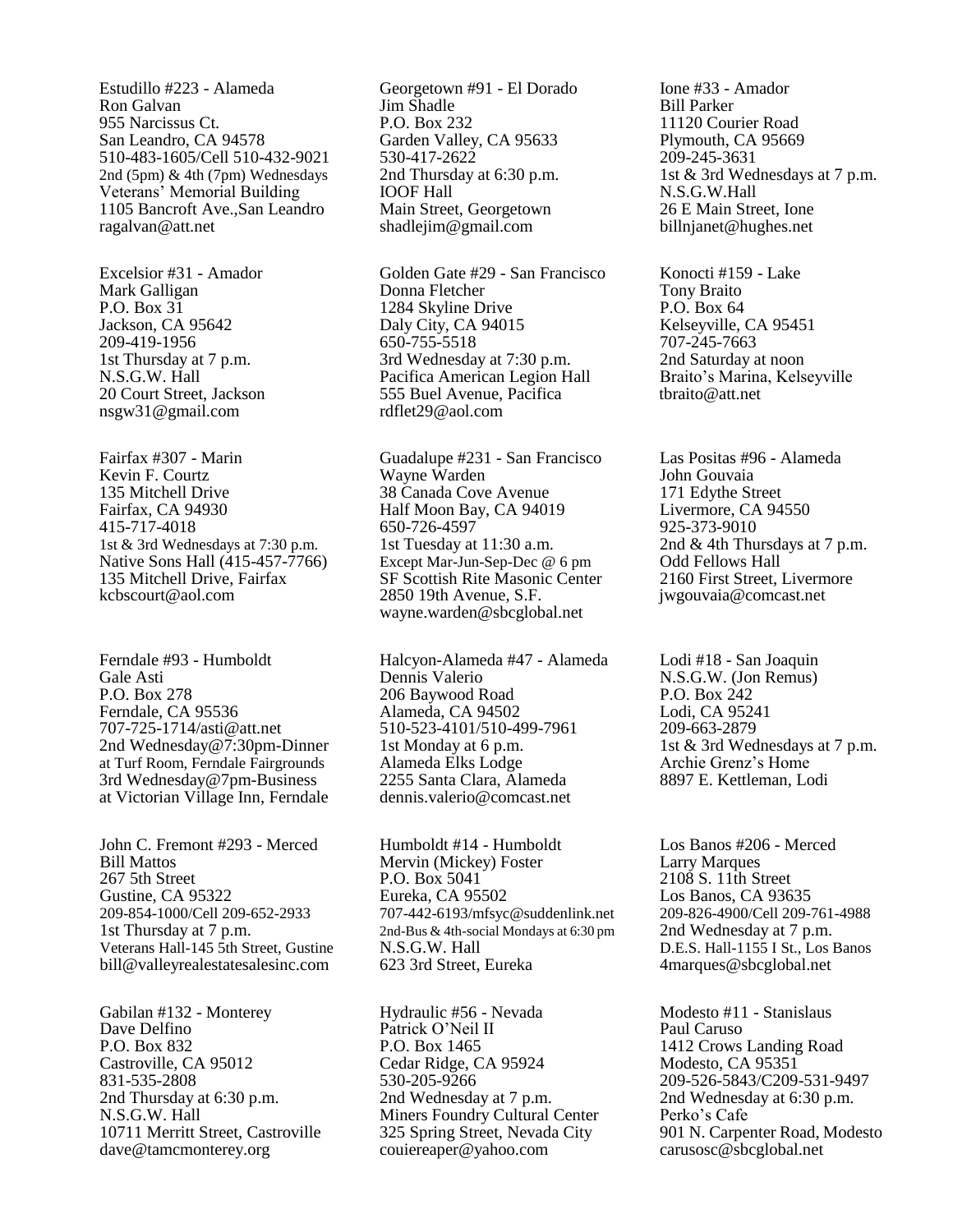Mt. Bally #87 - Trinity Boyd Butler P.O. Box 875 Weaverville, CA 96093 530-623-6210 2nd Tuesday (May - December) Various Places Weaverville

Mt. Tamalpais #64 - Marin Robert Rogers 10 Kathleen Drive Novato, CA 94947 415-897-8386 2nd Thursday at 6 p.m. Druids Hall 801 Grant Avenue, Novato bndrogers@verizon.net

Napa #62 - Napa N.S.G.W. (Phil Wong) P.O. Box 2235 Napa, CA 94558 707-363-6852 2nd & 4th Mondays at 7:30 p.m. N.S.G.W. Hall (707-224-3213) 937 Coombs Street, Napa Napa Native Sons@att.net

National #118 - San Francisco Kenneth Habeeb 700 Mill Street, #1 Half Moon Bay, CA 94019 650-726-1345 1st Thur-12 noon at 618 San Mateo Ave. 3rd Thur-11:30 am - Basque Cultural Center, 599 Railroad Avenue, SSF

Nicasio #183 - Marin Kris Nelson 60 Regents Circle Rohnert Park, CA 94928 707-332-2376 2nd Wednesday at 8 p.m. Hermann Sons Hall 860 Western Avenue, Petaluma krisnelson@aol.com

Observatory #177 - Santa Clara Brice G. Walker 5669 Snell Avenue, #178 San Jose, CA 95123 408-623-1014 3rd Wednesday at 6 p.m. Willow Glen American Legion Hall 1504 Minnesota Ave., San Jose Valk man@yahoo.com

Pebble Beach #230 - San Mateo N.S.G.W. (Tim Frahm) P.O. Box 162 Pescadero, CA 94060 650-759-4416 2nd Wednesday N.S.G.W. Hall 112 Stage Road, Pescadero

Piedmont #120 - Alameda Michael Wozniak P.O. Box 2253 Oakland, CA 94621 510-483-8858 2nd & 4th Thursdays at 7 p.m. Veterans' Memorial Bldg. 1105 Bancroft Ave. San Leandro [nsgw120@gmail.com](mailto:nsgw120@gmail.com)

Placerville #9 - El Dorado Barney Noel P.O. Box 162 Diamond Springs, CA 95619 530-306-8669 2nd Tuesday at 7 p.m. IOOF Hall, 3731Odd Fellows Road Diamond Springs

Presidio #194 - San Francisco Dennis Davison 1 Los Palmos Drive San Francisco, CA 94127 415-584-1075 4th Wednesday at 1 p.m. N.S.G.W. Hall 414 Mason Street, San Francisco

Quartz #58 - Nevada David Williams 112 W. Main Street Grass Valley, CA 95945 530-273-7365 2nd Monday of Sept - June at 6pm American Legion Post 130 255 So. Auburn Street, Grass Valley

Ramona #109 - Los Angeles Jim Diaz 3541 Rio Hondo Avenue Rosemead, CA 91770 626-388-5519 2nd Thursday at 7 p.m. Ramona Hall/Museum 339 South Mission Drive, San Gabriel jdiaz4955@aol.com

Redwood #66 - San Mateo Sara Baron P.O. Box 212 Redwood City, CA 94064 702-860-8273 2nd Thursday at 7:30 p.m. Eagles Hall 1575 Marshall St., Redwood City sara@baron.technology

Rio Hondo #294 - Los Angeles Ed Lane Jr. 1420 Orangewood Street La Habra, CA 90631 562-634-4326 2nd Sunday at 9 a.m. American Legion Hall 11986 Front Street, Norwalk

St. Helena #53 - Napa N.S.G.W. (Robert Knox) P.O. Box 414 St. Helena, CA 94574 707-319-2705/acaborn50@yahoo.com 1st Thursday - Bus. Meeting at 6pm 4th Thursday - Social at 6 p.m. Native Sons Hall 1313 Spring Street, St. Helena

San Jose #22 - Santa Clara Carolyn Mussomeli 1468 Bryan Avenue San Jose, CA 95118 408-269-5435supermemom@yahoo.com 1st Tue-11:30am - Hometown Buffet 3rd Tuesday at 6:30 pm - Napredak 770 Montague Expressway,S.J.

San Luis Obispo #290 - S.L.O. Janet Andrews 2710 Reservoir Canyon Road San Luis Obispo, CA 93401 805-543-7709 2nd Tuesday at 7 p.m. I.O.O.F. Hall 520 Dana St., San Luis Obispo jzranch@sbcglobal.net

San Miguel #150 - San Luis Obispo Richard Hoffmann P.O. Box 475 8485 Magdalina Drive San Miguel, CA 93451 805-467-0194 4th Thursday at 7 p.m. San Miguel Community Center dicknjean@tcsn.net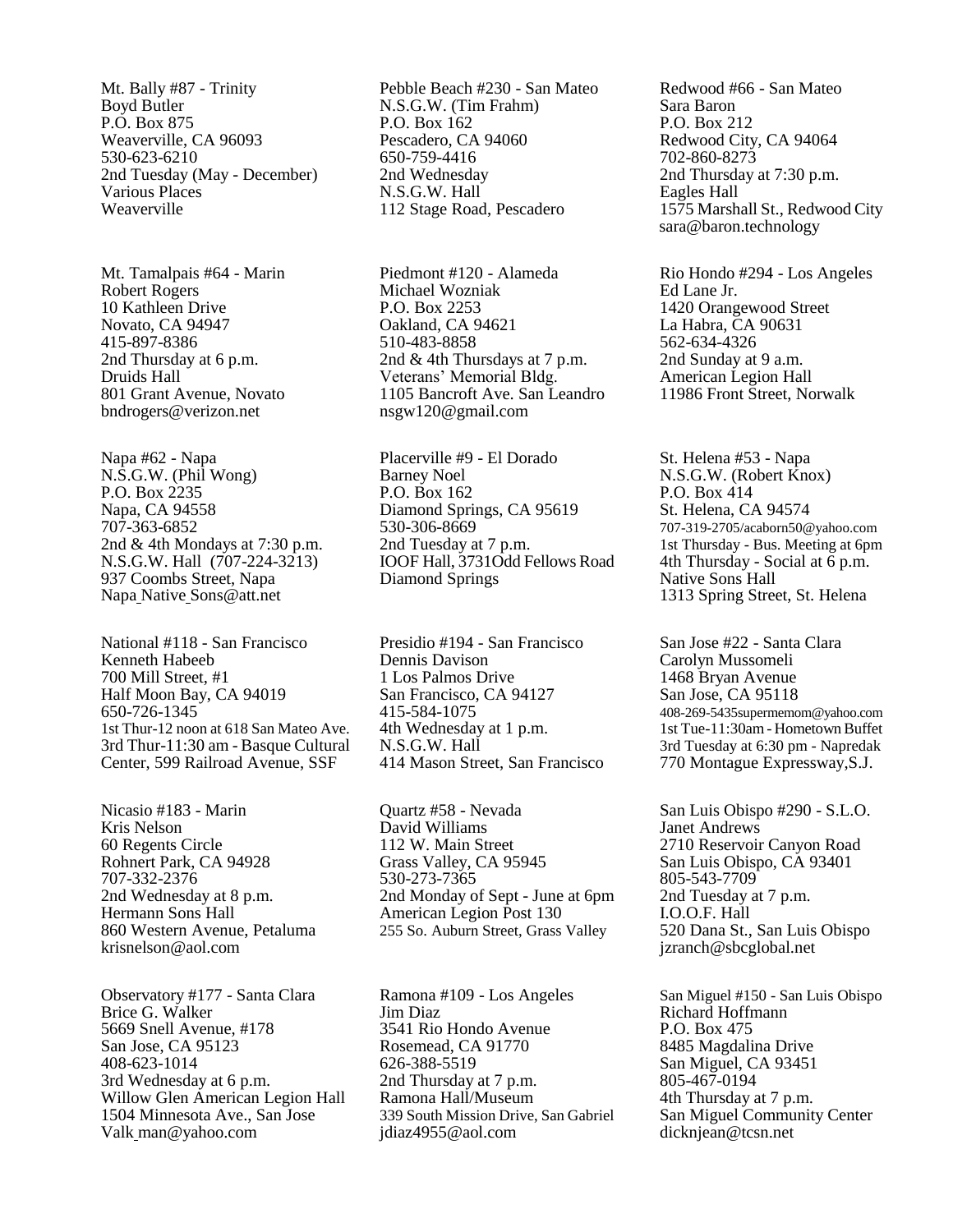Santa Ana #74 - Orange Byron E. Wakeham 19 Calais Circle Rancho Mirage, CA 92270 760-328-6416 1st Sat-11:30 a.m. at a restaurant 3rd Mon-7pm at Izaak Walton Clubhouse 1714 W. Santa Clara Avenue, Santa Ana byronandelaine@aol.com

Santa Barbara #116 - Santa Barbara N.S.G.W. (Joe Woodruff) P.O. Box 22245 Santa Barbara, CA 93121 805-886-7385 2nd Wednesday at 5 p.m. Carrillo Adobe Building 11 E. Carrillo Street, Santa Barbara blitzenjrw@aol.com

Santa Cruz #90 - Santa Cruz N.S.G.W. (James Ferreira) P.O. Box 1092 Santa Cruz, CA 95061 831-247-5205 1st Wednesday at 6 p.m. N.S.G.W. Hall 239 High Street, Santa Cruz james.ferreira@rrd.com

Santa Lucia #97 - Monterey N.S.G.W. (James Linder) 76 West Alisal Street Salinas, CA 93901 831-758-4069 1st Tuesday at 7 p.m. 3rd Monday - Social at 6 p.m. NSGW Hall - 76 W. Alisal St., Salinas jameslinder@sbcglobal.net

Santa Rosa #28 - Sonoma Steve Waud 7291 Circle Drive Rohnert Park, CA 94928 707-529-4233/707-795-9104 2nd Wednesday at 7 p.m. N.S.G.W. Hall 3318 Stony Point Road, Santa Rosa mattiuz@sonic.net

Sea Point #158 - Marin Edward Madsen 266 Cardinal Road Mill Valley, CA 94941 415-388-4243/madsenew@comcast.net 1st Thursday at 7 p.m. Senior Citizens Hall 420 Litho Street, Sausalito

Silver Star #63 - Placer Jeanne Fritts 1060 Hoitt Avenue Lincoln, CA 95648 916-645-6989/Cell 916-622-2932 3rd Thursday at 7 p.m. Lincoln Area Archives Museum 640 5th Street, Lincoln jmfritts2@gmail.com

Solano #39 - Solano William Hargis 8411 Silver Shores Drive Reno, NV 89506 707-290-0820 1st(Bus) & 3rd(social) Wed. at 7pm Cordelia Fire Hall 2155 Cordelia Road, Fairfield wthargis@sbcglobal.net

Sonoma #111 - Sonoma N.S.G.W. (Cynthia Caballero) P.O. Box 111 Sonoma, CA 95476 707-938-7037 2nd Monday at 7 p.m. Sonoma Veterans Memorial Hall 126 1st Street West, Sonoma cyn.caballero@gmail.com

South San Francisco #157 - S.F. James Riley 527 - 29th Avenue San Mateo, CA 94403 650-573-7152/Cell 650-465-4218 2nd & 4th Wednesdays at 7 p.m. Janet Pomeroy Center 207 Skyline Blvd., SF ninerjr@sbcglobal.net

Stockton #7 - San Joaquin William R. Moradian P.O. Box 692151 Stockton, CA 95269 209-477-0577 1st Tuesday at 6:30 p.m. Casa Bonita

Sunset #26 - Sacramento Keith Spear 7941 Valley Green Drive Sacramento, CA 95823 916-216-8977/spear2@prodigy.net 1st Thursday at 7 p.m. Sam's Hof Brau 2500 Watt Avenue, Sacramento

Sutter #261 - Sutter N.S.G.W. (Dwayne Haynes) P.O. Box 612 Sutter, CA 95982 530-755-0267 3rd Monday at 7 p.m. N.D.G.W. Hall 7393 Lyon Street, Sutter suttercityhaynes@juno.com

Twin Peaks #214 - San Francisco Gus Vallejo 3740 25th Street, Apt. 604 San Francisco, CA 94110 415-285-2892 1st(social) & 3rd(Bus) Wed. at 7pm Janet Pomeroy Center 207 Skyline Blvd., S.F. nsgw214@gmail.com

University #272 - Los Angeles L.R. Utter 2849 Dorman Street Camarillo, CA 93010 805-383-4093 1st Wednesday at 7 p.m. Various Restaurants in Camarillo jj.peterson@verizon.net

Vallejo #77 - Solano Mike Kollar 20 Capilano Drive Vallejo, CA 94590 707-643-5257 2nd Tuesday at 7:30 p.m. Vallejo PAL Building 301 Wallace Avenue, Vallejo vjopal@aol.com

Washington #169 - Alameda John Watson 157 Rubicon Circle Danville, CA 94526 510-552-6984 1st & 3rd Wed. except Jul & Aug Newark Pavilion 6430 Thornton Avenue, Newark

Watsonville #65 - Santa Cruz Tom Kalich 174 Carlton Road Watsonville, CA 95076 831-724-0426/tnkalich@pacbell.net 3rd Tuesday at 8 p.m. I.O.O.F. Hall 435 Main St., Watsonville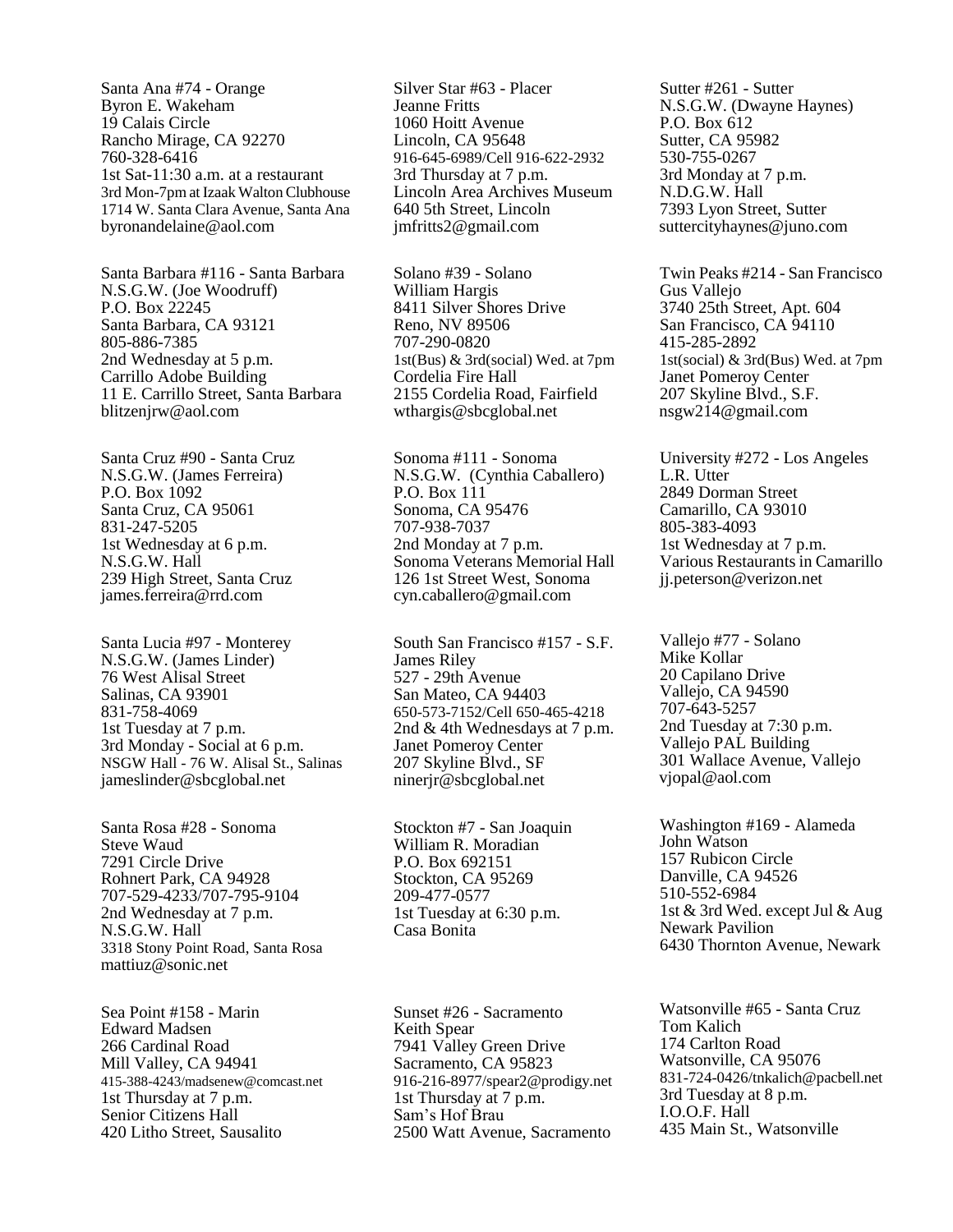Woodland #30 - Yolo Connie Stephens 750 Cleveland Street Woodland, CA 95695 530-908-3052 1st Wednesday at 6 p.m. 415 1st Street, Woodland c\_stephens@sbcglobal.net

Supervising District Deputy Grand President - District #1 Barbara Kimball Arrowhead #110 29367 Clear View Lane Highland, CA 92346 909-862-7973/Cell 909-731-0517 bkimball@aol.com

Supervising District Deputy Grand President - District #2 Teresa Diaz Ramona #109 3541 Rio Hondo Avenue Rosemead, CA 91770 626-483-1764 tdiaz52@aol.com

Supervising District Deputy Grand President - District #3 Richard Brown San Luis Obispo #290 1532 Galleon Way San Luis Obispo, CA 93405 805-305-1364

Supervising District Deputy Grand President - District #4 Bill Mattos John C. Fremont #293 267 5th Street Gustine, CA 95322 209-854-1000/Cell 209-652-2933 bill@valleyrealestatesalesinc.com

Supervising District Deputy Grand President - District #5 Phil Dowden Santa Lucia #97 17 Navajo Drive Salinas, CA 93906 831-262-7197 philmbs@mbs-tax.com

Supervising District Deputy Grand President - District #6 Marcia Skelton Redwood #66 115 G. Blossom Circle San Mateo, CA 94403 650-349-4376/Cell 650-787-8779 redwood66ms@yahoo.com

Supervising District Deputy Grand President - District #7 Dennis McLaughlin Guadalupe #231 1126 Persia Avenue San Francisco, CA 94112 415-586-0946/Cell 415-350-6624 dennismcl711@gmail.com

Supervising District Deputy Grand President - District #8 Ronald Holliday Eden #113 3358 Hackamore Drive Hayward, CA 94541 510-889-1603/Fax 510-885-0179 wella13@comcast.net

Supervising District Deputy Grand President - District #9

Supervising District Deputy Grand President - District #10 Wayne Shellcross Stockton #7 219 S. Sunset Drive Lodi, CA 95240 209-333-7588 wnjshelx@sbcglobal.net

Supervising District Deputy Grand President - District #11 James Brazil Ione #33 15140 Muller Road Plymouth, CA 95669 209-245-3694 jandjbrazil@volcano.net

Supervising District Deputy Grand President - District #12 Cliff Pierce Georgetown #91 1883 Mariposa Court Cool, CA 95614 530-889-8964 tonkaone7@hotmail.com

Supervising District Deputy Grand President - District #13 William Arnold Argonaut #8 1956 Stanford Avenue Oroville, CA 95966 530-534-9609 arnold@cncnet.com

Supervising District Deputy Grand President - District #14 Tom Fong Fairfax #307 7 Bothin Road Fairfax, CA 94930 415-453-4239 yubadawg@sbcglobal.net

Supervising District Deputy Grand President - District #15 Robert French Napa #62 4240 Jefferson Street Napa, CA 94558 707-255-0104 rwfrench@att.net

Supervising District Deputy Grand President - District #16 Jerry A. Colivas Humboldt #14 165 Monarch Drive Fortuna, CA 95540 707-617-2043/Cell 916-812-0681 Jerry.colivas@yahoo.com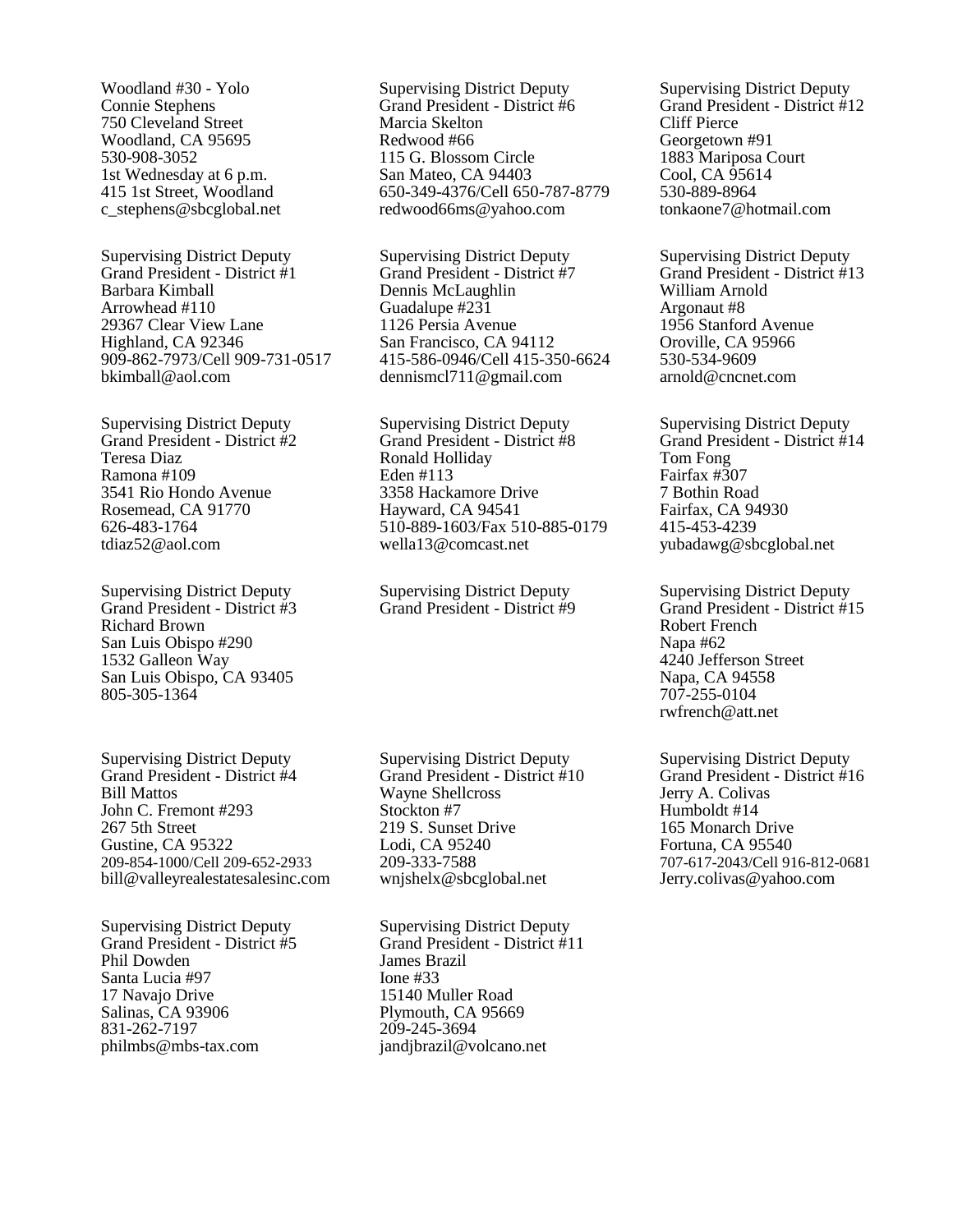## GRAND PARLOR COMMITTEES

## VOTING COMMITTEES

## Athletics

Craig Zellers (Chairman), Fairfax #307, 192 Tamalpais Road, Fairfax, CA 94930 (415-453-5852/Cell 415-342-1030/craigzellers@sbcglobal.net) Bowling - Albert Abreo, Chispa #139, P.O. Box 314, Murphys, CA 95247 (209-736-4804) Golf - Don Schaffer, Twin Peaks #214, 1679 30th Avenue, San Francisco, CA 94122 (415-566-5748) Horseshoes - Dave Geschke, Auburn #59, 1572 Whitehorse Road, Meadow Vista, CA 95722 (530-878-7739) Pedro -Joseph Sangiacomo, South San Francisco #157, 697 Orange Street, Daly City, CA 94014 (650-756-5969) Shooting - Steven Wong, Placerville #9, 8900 Tuolumne Drive, Sacramento, CA 95826 (916-363-6421) Liaison: Grand Trustee Kris Nelson, Nicasio #183

### Board of Appeals

James McGrath (Chairman), Amador #17, 14010 Sutter Creek Road, Sutter Creek, CA 95685 (209-267-1232/jamcgrath@sbcglobal.net)

Paul Silva, So. San Francisco #157, 19582 Redwood Drive, Monte Rio, CA 95462 (707-865-1331/paulsilva007@comcast.net) Ed McLean, Halcyon-Alameda #47, 2531 Washington Way, Alameda, CA 94501 (510-769-0444/510-406-1807) Dave Schaefer, Santa Rosa #28, 549 Leo Drive, Santa Rosa, CA 95407 (707-799-5240/dave.schaefer@sbcglobal.net) Steven Wong, Placerville #9, 8900 Tuolumne Drive, Sacramento, CA 95826 (916-363-6421/iknojack@gmail.com) Liaison: Grand 2nd Vice President Erik Christeson, Excelsior #31

## Board of Control

Dennis Valerio (Chairman), Halcyon-Alameda #47, 206 Baywood Road, Alameda, CA 94502 (510-523-4101/Cell 510-499-7961/dennis.valerio@comcast.net)

Chris Leon (2-year appointee), Arrowhead #110, 10988 Hawkridge Road, Yucaipa, CA 92399 (909-709-4752/c.cleon@verizon.net)

Mark Galligan (3-year appointee), Excelsior #31, 17060 Wilderness Way, Jackson, CA 95642 (209-419-1956/mg1483@volcano.net)

Liaison: Grand 1st Vice President Paul Lapachet, South San Francisco #157

### California History Board

Doug Love (Chairman), Napa #62, 2141 Warwick Drive, Benicia, CA 94510

(707-747-1196/doug1066@gmail.com)

Liaison: Grand Trustee Joe Castillo, Rio Hondo #294

### Constitution Revision

Dave Geschke (Chairman), Auburn #59, 1572 Whitehorse Road, Meadow Vista, CA 95722 (530-878-7739/gor8ders@sbcglobal.net)

Robert Fletcher, Golden Gate #29, 1284 Skyline Drive, Daly City, CA 94015 (650-755-5518/rdflet29@aol.com) PGP Dwight Dutschke, Ione #33, 9820 Five Mile Drive, Ione, CA 95640 (209-274-2357/dwightdutschke@gmail.com) PGP Duane Gavin, Redwood #66, 115 G Blossom Cir., San Mateo, CA 94403 (650-787-8773/redwood66ms@yahoo.com) Don Henderson, Georgetown #91, P.O. Box 190, Cool, CA 95614 (530-885-1566/dhenderson91@gmail.com) Liaison: Grand 2nd Vice President Erik Christeson, Excelsior #31

### Credentials

Paul "Lefty" Sechini (Chairman), So. San Francisco #157, P.O. Box 805, Pine Grove, CA 95665 (209-296-4346) Mike West, Sonoma #111, P.O. Box 754, El Verano, CA 95433 (415-827-2354/415-472-7500) Richard Bailey, Napa #62, 50 Hacienda Drive, Napa, CA 94558 (707-257-8819) Liaison: Grand Secretary James Riley, South San Francisco #157

### Curator of Artifacts

Albert Abreo (Appointee), Chispa #139, P.O. Box 314, Murphys, CA 95247 (209-736-4804/murabreo@comcast.net) Liaison: Grand Trustee Joe Castillo, Rio Hondo #294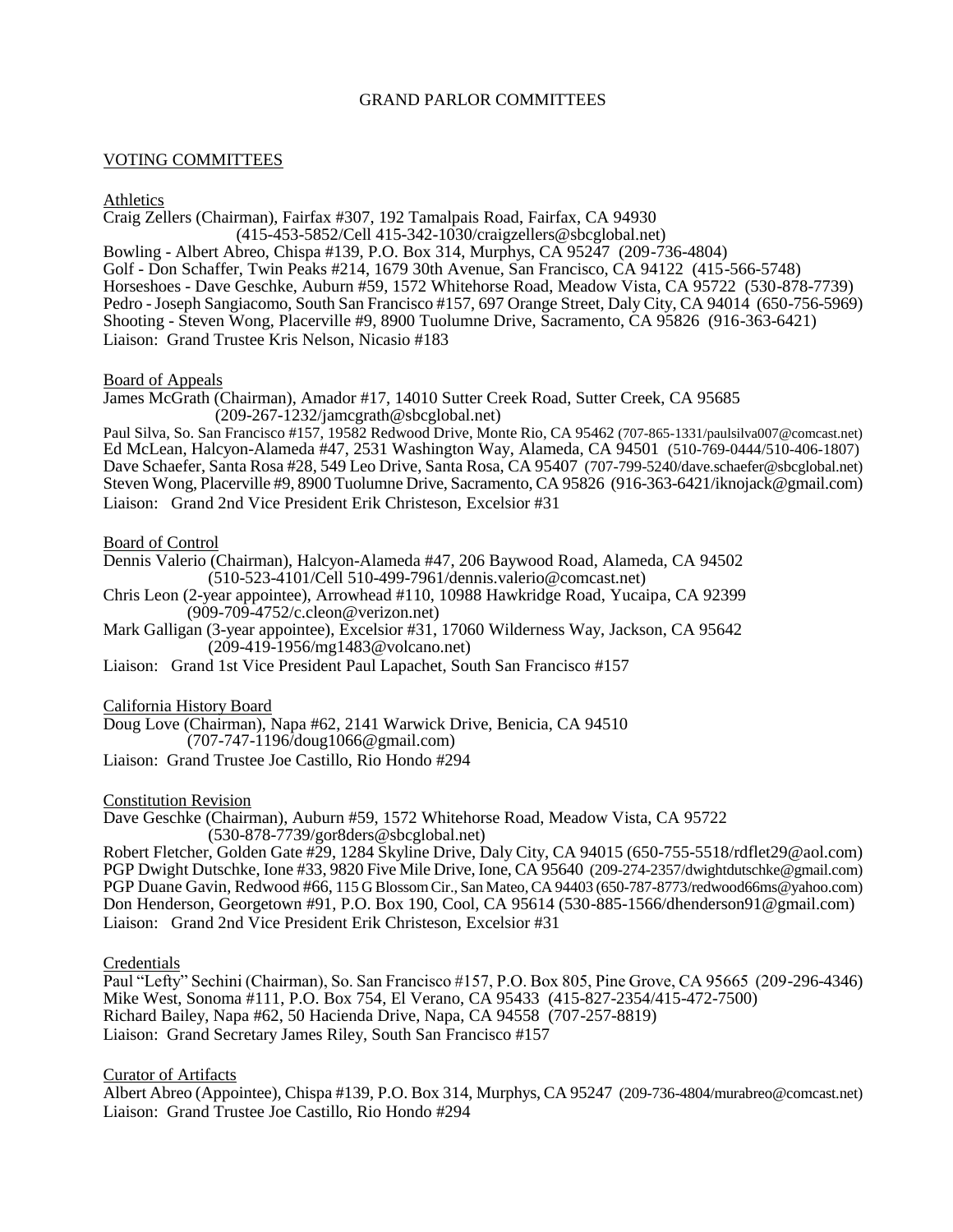Director of Historical Research

PGP Barney Noel (Appointee), Placerville #9, 970 Pleasant Valley Road, Diamond Springs, CA 95619 (530-306-8669) Liaison: Grand Trustee Joe Castillo, Rio Hondo #294

Discovery of Gold

Mike Grainger (Chairman), Argonaut #8, 22 Executive Avenue, Oroville, CA 95966 (775-673-1416/530-589-5440/mikecg0693@netzero.com) Liaison: Grand Trustee Carl Von Bargen, John Bidwell #21

Editor of the Native Son

Mark Chapman (Appointee), Fairfax #307, 10 Bothin Road, Fairfax, CA 94930 (415-457-2037/chapman.m@comcast.net) Liaison: Grand Trustee Kris Nelson, Nicasio #183

Managing Editor of the Native Son (Non-voting)

PGP Fred Codoni, Fairfax #307, 162 Porteous, Fairfax, CA 94930 (415-459-7082)

Finance Committee

Gary Milliken (Chairman), Eden #113, 6492 Oakwood Drive, Oakland, CA 94611 (510-339-8699/camill@comcast.net) Anthony Starelli, Fairfax #307, 137 Gregory Court, Fairfax, CA 94930 (415-456-1867/numerounostar@comcast.net) Don Meyer, Calistoga #86, 3260 Hwy 128, Calistoga, CA 94515 (707-942-6205/707-974-8241/capracer@comcast.net) Liaison: Grand 1st VP Paul Lapachet, South San Francisco #157 & Grand Treasurer Don Schaffer, Twin Peaks #214

Flag Day Observance (Sesquicentennial)

Robert Samson (Chairman), Sonoma #111, 18764 Jamie Lee Lane, Sonoma, CA 95476 (707-996-3282/Cell 707-318-9910/rsamson@vom.com) Members of Sonoma Parlor #111

Liaison: Grand Trustee George Adams, Napa #62 & Grand Marshal Ron Brocco, Sonoma #111

Fourth Grade Essay Contest

PGP James Riley (Chairman), So. San Francisco #157, 527 - 29th Avenue, San Mateo, CA 94403 (650-573-7152) Liaison: Grand Trustee Jeff Schmidt, Georgetown #91

Governor General Past Presidents Association

Jon Fletcher, Golden Gate #29, 431 Fremont Ave., Pacifica, CA 94044 (650-359-2279) Kris Nelson (effective October 2015), Nicasio #183, 60 Regents, Rohnert Park, CA 94928 ([C707-332-2376/krisnelson@aol.com](mailto:707-332-2376/krisnelson@aol.com))

Grand Historian

David (Kiwi) Yarborough (Appointee), Sonoma #111, 515 Curtin Lane, Sonoma, CA 95476 (707-953-3540)

Grand Organist

William Moyer (Appointee), Napa #62, P.O. Box 786, Napa, CA 94559 (Cell 707-812-5287/willum t@yahoo.com)

Information Services

Marcia Skelton (Chairman), Redwood #66, 115 G Blossom Circle, San Mateo, CA 94403 (650-349-4376/Cell 650-787-8779/redwood66ms@yahoo.com)

Pat Hoffman, Sonoma #111, 766 Verano Avenue, Sonoma, CA 95476

(Cell 707-337-8649/707-935-7118/sabum9@sbcglobal.net)

Judy Baker, Sonoma #111, 18029 Riverside Drive, Sonoma, CA 95476

(Cell 707-479-7256/707-938-8844/judy@brandyvines.com)

Eric Chavez, Santa Lucia #97, 30 Talbot Street, Salinas, CA 93901 (831-775-5435/echavez@gmail.com) Richard Holland, Fairfax #307, 176 Willow Avenue, Fairfax, CA 94930

(Cell 831-334-6049/415-458-2926/rickholland@topproducer.com)

Liaison: Grand Marshal Ron Brocco, Sonoma #111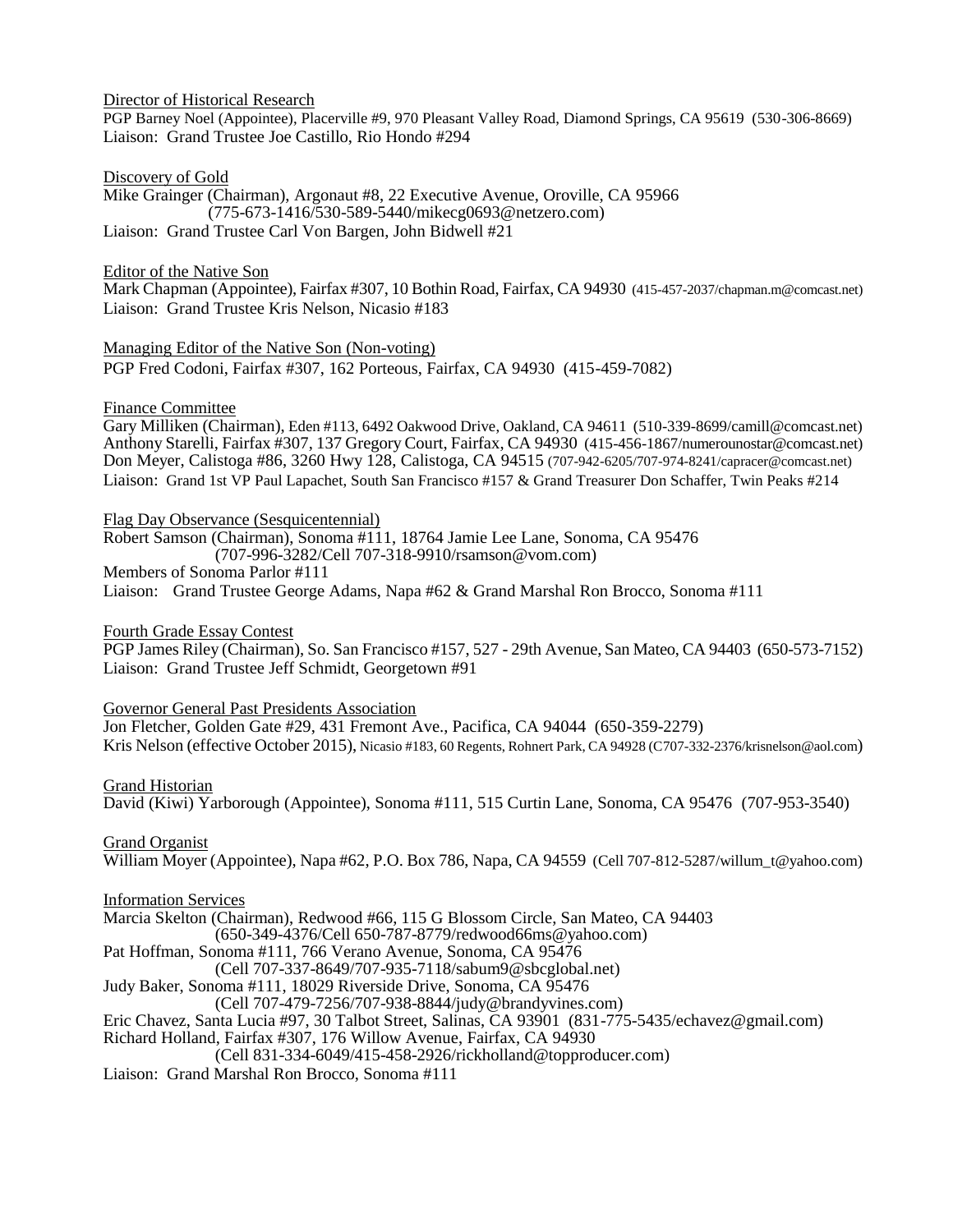Laws of Subordinates

Wayne Warden (Chairman), Guadalupe #231, 38 Canada Cove Avenue, Half Moon Bay, CA 94019 (650-726-4597/wayne.warden@sbcglobal.net)

Don Henderson, Georgetown #91, P.O. Box 190, Cool, CA 95614 (530-885-1566/dhenderson91@gmail.com) Steve McLean, Excelsior #31, 161 Detert Lane, Jackson, CA 95642 (209-304-0094/mclean616@att.net) Liaison: Grand 1st Vice President Paul Lapachet, South San Francisco #157

### Lott's Lake

Mike Hemmings (Chairman), Hydraulic #56, 10046 Smith Road, Grass Valley, CA 95949 (Cell 530-559-1460/530-913-4658/lilliandoch@gmail.com) Tony Larios, Quartz #58, 21332 Big Oak Drive, Smartsville, CA 95977 (530-635-4887) Richard Bailey, Napa #62, 50 Hacienda Drive, Napa, CA 94558 (707-257-8819) Louis Johnson, Argonaut #8, 86 Blue Jay Lane, Paradise, CA 95969 (530-828-5829/530-538-7681) Dan Foppe, Nicasio #183, 1735 Putnam Way, Petaluma, CA 94954 (707-849-2240) Ken Perazzo, Golden Gate #29, 216 Avalon Drive, Pacifica, CA 94044 PGP Barney Noel, Placerville #9, 970 Pleasant Valley Road, Diamond Springs, CA 95619 (530-306-8669) Steve Black, Las Positas #96, 479 Hummingbird Lane, Livermore, CA 94551 (925-443-2549) Liaison: Grand Trustee Carl Von Bargen, John Bidwell #21

#### Scholarship

Robert Streich (Chairman), Napa #62, 1325 Hestia Way, Napa, CA 94558 (707-255-0211/rjsj45@yahoo.com) Mike Anderson, Arrowhead #110, 2704 San Gabriel Street, San Bernardino, CA 92404 (C909-522-2244/mikeanderson57@aol.com) Dan Voreyer, South San Francisco #157, 1801 Santa Lucia Avenue, San Bruno, CA 94066 (650-952-7477/dvoreyer@aol.com) Liaison: Grand Secretary James Riley, South San Francisco #157

#### Statehood Day

William Parker (Chairman), Ione #33, 11120 Courier, Plymouth, CA 95669 (209-245-3631/billnjanet@hughes.net) Gary Padgett (2-year appointee), Sonoma #111, 2036 Crimson Lane, Santa Rosa, CA 95403

(Cell 707-315-2017/707-538-1310/gpadg69699@yahoo.com)

William Trinkle (3-year appointee), Sonoma #111, 5026 Kenmore Road, Sacramento, CA 95835 (Cell 916-396-9459/wjtrinkle@aol.com)

Liaison: Grand Inside Sentinel To Be Determined

### NON-VOTING COMMITTEES

Calendars Raffle

James King (Chairman), San Miguel #150, 8745 Martinez Drive, San Miguel, CA 93451 (805-975-2740) Liaison: Grand Secretary James Riley, South San Francisco #157

### Charitable Foundation

PGP Joe Ursino (Chairman), So.San Francisco #157, 357 Dartmouth Ave., San Carlos, CA 94070 (415-518-8108) (1 year) PGP Harly Harty, Ione #33 (1 year), 13675 Mt. Echo Drive, Ione, CA 95640 (209-274-4106) Steven Wong, Placerville #9 (1 year), 8900 Tuolumne Drive, Sacramento, CA 95826 (916-363-6421) Bob Santos, Eden #113 (2 years), 41433 Apricot Lane Fremont, CA 94539 (510-656-7392) PGP Richard Hoffmann, Nicasio #183 (2 years), 8485 Magdalina Drive, San Miguel, CA 93451 (805-467-0194) Jim Wilmarth, Excelsior #31 (2 years), 18 Violet Lane, Ione, CA 95640 (209-223-2320) PGP Thomas Perazzo, Sea Point #158 (3 years), 525 Easterby Street, Sausalito, CA 94965 (415-608-1348) Stephen Faessel, Santa Ana #74 (3 years), 1005 S Cardiff Street, Anaheim, CA 92801 (714-630-6845) Gary Baker, Sonoma #111 (3 years), 59 Temelec Circle, Sonoma, CA 95476 (707-996-5237) Grand President Dean Zellers, Sonoma #111 Grand 1st Vice President Paul Lapachet, South San Francisco #157 Chairman of the Board of Grand Trustees James King, San Miguel #150 Liaison: Grand Outside Sentinel Jerry Stinson, Georgetown #91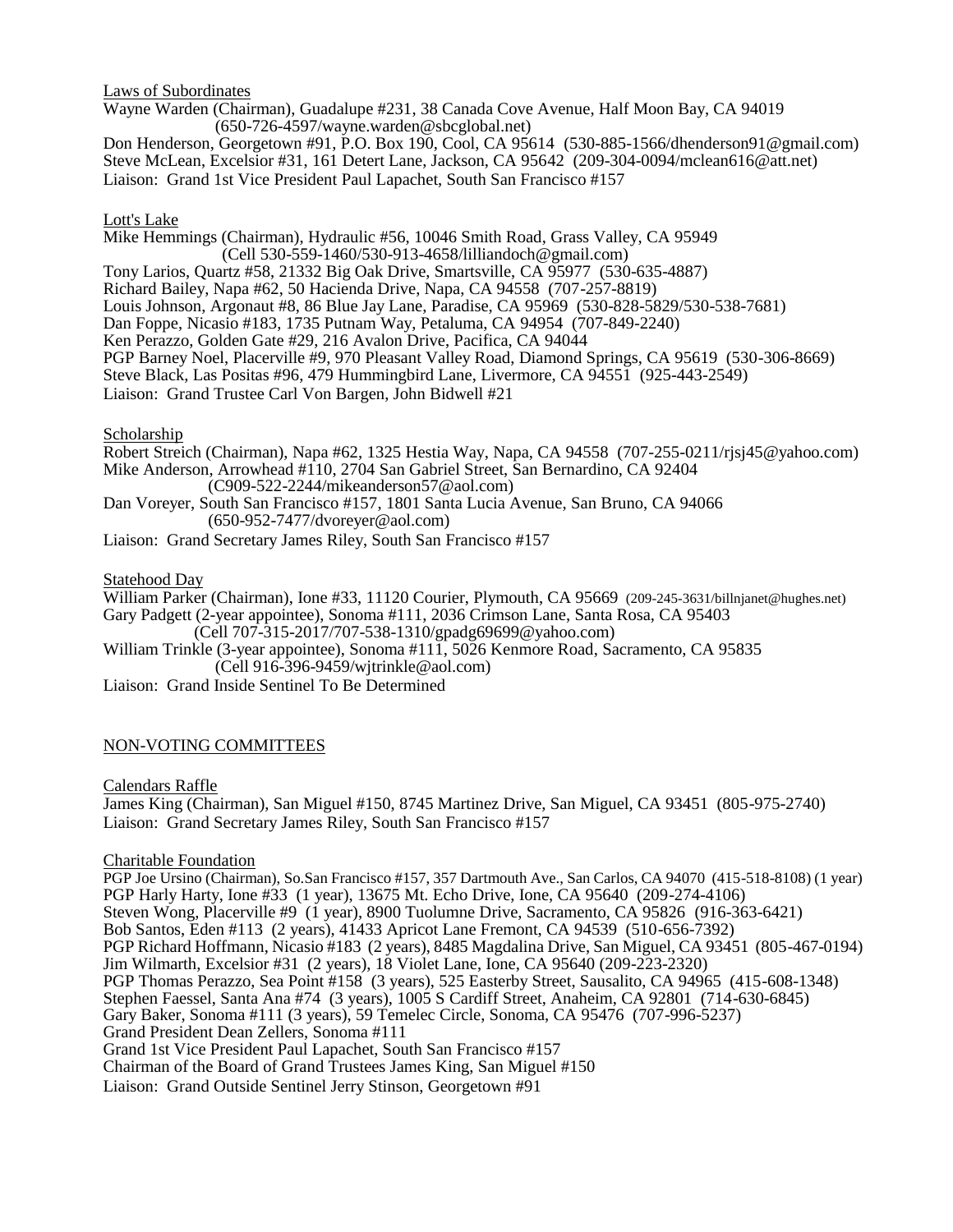### Fund Raiser

PGP Richard Hoffmann (Chairman), Nicasio #183, 8485 Magdalina Drive, San Miguel, CA 93451 (805-467-0194) Liaison: Chairman of the Board of Grand Trustees James King, San Miguel #150

#### Goals and Objectives

Grand 1st Vice President Paul Lapachet (Chairman), South San Francisco #157 Grand 2nd Vice President Erik Christeson, Excelsior #31 Grand 3rd Vice President Carey Pearce, Santa Lucia #97 PGP Dave Allen, Auburn #59, P.O. Box 97, Meadow Vista, CA 95722 (530-878-2878) Dennis Valerio, Halcyon-Alameda #47, 206 Baywood, Alameda, CA 94502 (510-499-7961/dennis.valerio@comcast.net) Erik Keilholtz, Sea Point #158, 47 Capilano Drive, Vallejo, CA 94590 (707-643-1072/ekeilholtz@sbcglobal.net) To Be Determined Liaison: Chairman of the Board of Grand Trustees James King, San Miguel #150

### Grand Parlor Board of Relief

Joe Fleischman (Chairman), Estudillo #223, P.O. Box 1380, Murphys, CA 95247 (209-728-8605/510-504-4737) Paul Stahlnecker, Las Positas #96, 4250 First Street, #8, Pleasanton, CA 94566 (925-462-0723) Ed McLean, Halcyon-Alameda #47, 2531 Washington Way, Alameda, CA 94501 (510-406-1807/e2ehome@aol.com) Sara Baron, Redwood #66, P.O. Box 2598, Menlo Park, CA 94026 (702-860-8273/sara@baron.technology) Deborah DiMartini, Sonoma #111, 820 W. Spain St., Apt 10, Sonoma, CA 95476 (415-302-1442/d.sonntag@yahoo.com) Robert French, Napa #62, 4240 Jefferson Street, Napa, CA 94558 (707-255-0104/rwfrench@att.net) Anthony Marotto, Twin Peaks #214, 10 Bryce Canyon Way, Pacifica, CA 94044 (650-359-3884) Robert Cunha, Washington #169, 40114 School Ct., Fremont, CA 94538 (510-490-0845) Gary Arosio, Excelsior #31, 8849 Butte Mountain Lane West, Jackson, CA 95642 (209-223-0622/garyalba@msn.com) Cliff Von Aspern, Chispa #139, P.O. Box 187, Murphys, CA 95247 (209-728-3275) Mark Anderson, Arrowhead #110, 3864 Arlington Drive, San Bernardino, CA 92404 (909-522-1102/mander1952@aol.com) Liaison: Chairman of the Board of Grand Trustees James King, San Miguel #150

### Grand Parlor Lapsation Committee

PGP Dwight Dutschke, (Chairman), Ione #33, 9820 Five Mile Drive, Ione, CA 95640 (209-274-2357) Dave Schaefer, Santa Rosa #28, 549 Leo Drive, Santa Rosa, CA 95407 (707-799-5240/dave.schaefer@sbcglobal.net) All Supervising District Deputy Grand Presidents Liaison: Grand Trustee Jeff Schmidt, Georgetown #91

Historical Landmarks Committee

PGP Robert Rogers (Chairman), Fairfax #307, 10 Kathleen Drive, Novato, CA 94947 (415-897-8386) Liaison: Grand Trustee Garry Devlin, Arrowhead #110

### Historical Preservation Foundation

PGP Dave Allen (Chairman), Auburn #59, P.O. Box 97, Meadow Vista, CA 95722 (530-878-2878) (3 years) PGP Jim Shadle (Secretary), Georgetown #91 (1 year) Joe Castillo (Vice Chairman), Rio Hondo #294 (2 years) Eric Keilholtz (Treasurer), Sea Point #158 (3 years) PGP Barney Noel, Placerville #9 (2 years) PGP Dwight Dutschke, Ione #33 (2 years) Ron Brocco, Sonoma #111 (1 year) Lee Adams, Downieville #92 (3 years) George Kolbert, Solano #39 (1 year) Grand President Dean Zellers, Sonoma #111 Grand 2nd Vice President Erik Christeson, Excelsior #31 Secretary of the Board of Grand Trustees Jeff Schmidt, Georgetown #91 Liaison: Grand 3rd Vice President Carey Pearce, Santa Lucia #97

Insurance

PGP Thomas Perazzo (Chairman), Sea Point #158, 525 Easterby Street, Sausalito, CA 94965 (415-608-1348) Chris Hempleman, Columbia #258, 11749 Sawyer Avenue, Oakdale, CA 95361 (209-847-2648) Liaison: Grand Inside Sentinel To Be Determined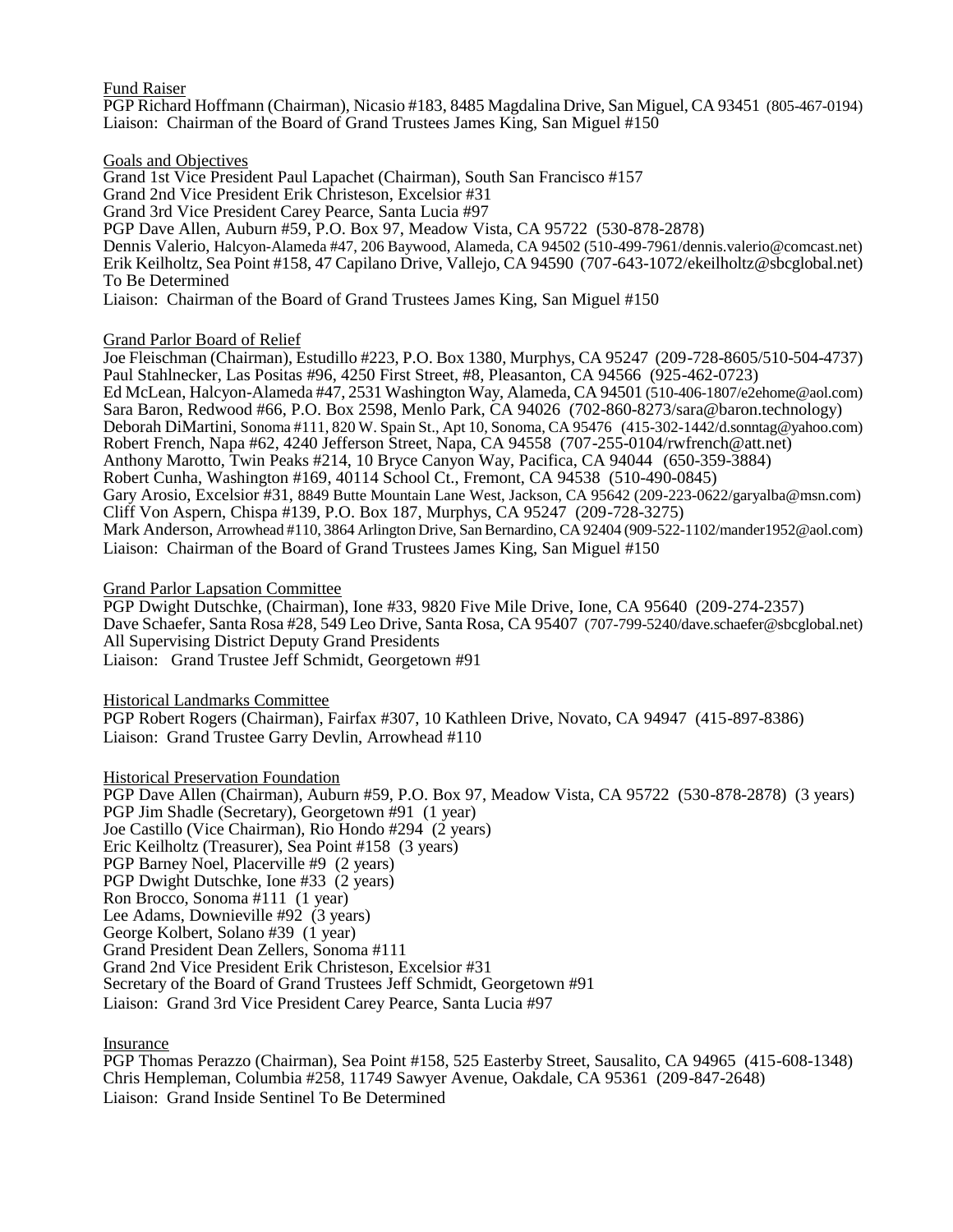#### **Membership**

Mitch Laing (Chairman), Santa Rosa #28, 1748 Janero Drive, Santa Rosa, CA 95407 (707-975-1541/mitch@vom.com) Grand President Dean Zellers, Sonoma #111 Grand 1st Vice President Paul Lapachet, South San Francisco #157 Grand 2nd Vice President Erik Christeson, Excelsior #31 Grand 3rd Vice President Carey Pearce, Santa Lucia #97 Chairman of Lapsation Committee PGP Dwight Dutschke, Ione #33/ Dave Schaefer, Santa Rosa #28 Liaison: Grand Trustee Carl Von Bargen, John Bidwell #21

**Salary** 

Grand President Dean Zellers (Chairman), Sonoma #111, 18911 Sonoma Highway, Sonoma, CA 95476 (707-996-5282) Grand 1st Vice President Paul Lapachet, South San Francisco #157 Grand 2nd Vice President Erik Christeson, Excelsior #31 Grand 3rd Vice President Carey Pearce, Santa Lucia #97

State of the Order

Grand 1st Vice President Paul Lapachet, South San Francisco #157 Grand 2nd Vice President Erik Christeson, Excelsior #31 Grand 3rd Vice President Carey Pearce, Santa Lucia #97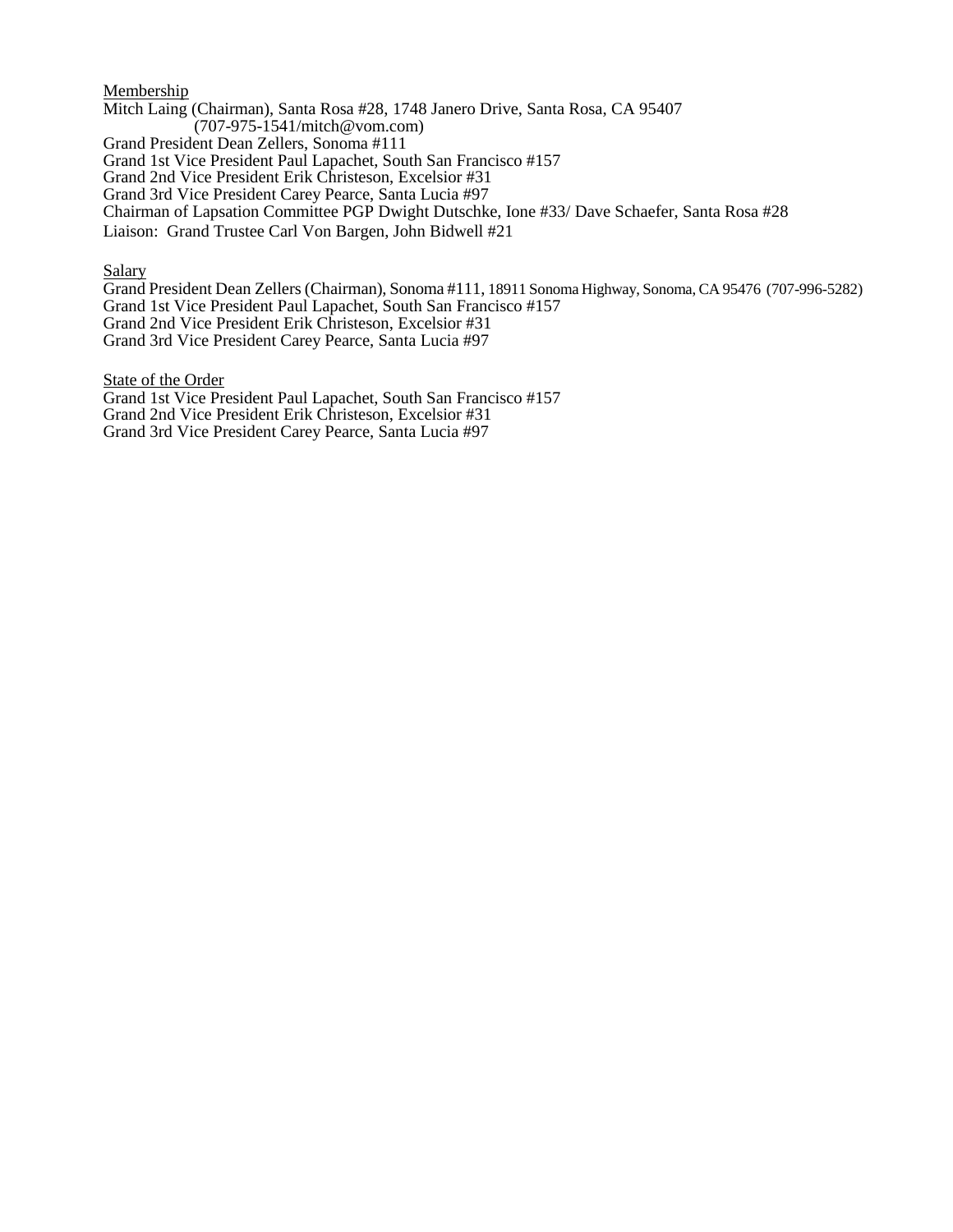### VISITING BOARD AREAS

DISTRICT NO. 1 - Grand First Vice President Paul Lapachet St. Helena #53, Benicia #89, Ramona #109, Arrowhead #110, Eden #113, Sea Point #158, Fairfax #307.

DISTRICT NO. 2 - Grand Second Vice President Erik Christeson Mt. Tamalpais #64, Watsonville #65, Downieville #92, Santa Lucia #97, Sonoma #111, Nicasio #183, Twin Peaks #214.

DISTRICT NO. 3 - Grand Third Vice President Carey Pearce San Jose #22, Elk Grove #41, Santa Ana #74, Calistoga #86, Piedmont #120, South San Francisco #157, Guadalupe #231.

DISTRICT NO. 4 - Grand Trustee James King Amador #17, Excelsior #31, Ione #33, Santa Cruz #90, Rio Hondo #294.

DISTRICT NO. 5 - Grand Trustee Joe Castillo University #272, De Anza #312.

DISTRICT NO. 6 - Grand Trustee Kris Nelson Santa Rosa #28, Solano #39, Napa #62, Silver Star #63, Observatory #177, Col. Nelson M. Holderman #316.

DISTRICT NO. 7 - Grand Trustee Garry Devlin Dolores-California #1, San Miguel #150, Cambria #152, Estudillo #223, San Luis Obispo #290.

DISTRICT NO. 8 - Grand Trustee Carl Von Bargen Humboldt #14, Woodland #30, Hydraulic #56, Mt. Bally #87, Ferndale #93, Santa Barbara #116, Los Banos #206, Sutter #261.

DISTRICT NO. 9 - Grand Trustee Jeff Schmidt Stockton #7, Modesto #11, Vallejo #77, Las Positas #96, Chispa #139, Washington #169.

DISTRICT NO. 10 - Grand Trustee George Adams Placerville #9, Auburn #59, Redwood #66, Georgetown #91, Gabilan #132, Konocti #159, Pebble Beach #230.

DISTRICT NO. 11 - Grand Marshal Ron Brocco John Bidwell #21, Quartz #58, Broderick #117, Byron #170.

DISTRICT NO. 12 - Grand Inside Sentinel Rob Lapachet Golden Gate #29, Halcyon-Alameda #47, National #118, Presidio #194.

DISTRICT NO. 13 - Grand Outside Sentinel Jerry Stinson Argonaut #8, Lodi #18, Sunset #26, Columbia #258, John C. Fremont #293.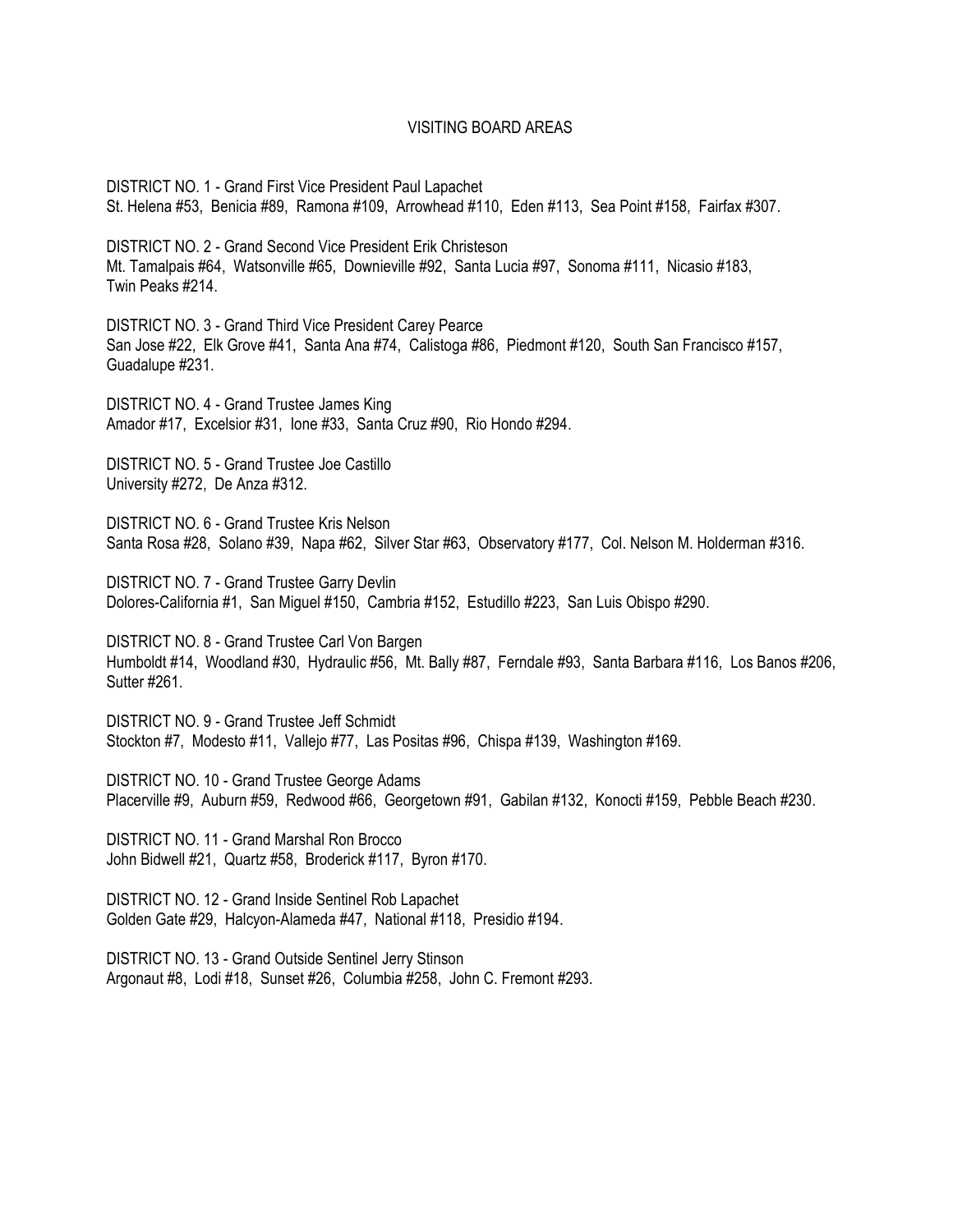# VISITING BOARD AREAS

# 2015 - 2016

| Dolores-California #1                                                        |
|------------------------------------------------------------------------------|
| Stockton #7 $\ldots \ldots \ldots \ldots \ldots \ldots \ldots \ldots \ldots$ |
| Argonaut #8 $\ldots \ldots \ldots \ldots \ldots \ldots \ldots \ldots$        |
|                                                                              |
|                                                                              |
|                                                                              |
|                                                                              |
|                                                                              |
| John Bidwell #21                                                             |
| San Jose #22                                                                 |
|                                                                              |
|                                                                              |
| Golden Gate #29                                                              |
| Woodland $\#30$                                                              |
| Excelsior #31 $\ldots \ldots \ldots \ldots \ldots \ldots \ldots \ldots$      |
|                                                                              |
| Solano #39                                                                   |
| Elk Grove #41                                                                |
| Halcyon-Alameda #47                                                          |
| St. Helena #53                                                               |
|                                                                              |
| Quartz #58                                                                   |
|                                                                              |
| Napa #62                                                                     |
|                                                                              |
|                                                                              |
| Watsonville #65                                                              |
|                                                                              |
| Santa Ana #74                                                                |
|                                                                              |
|                                                                              |
| Mt. Bally #87                                                                |
| Benicia #89                                                                  |
| Santa Cruz #90                                                               |
| Georgetown #91                                                               |
| Downieville #92                                                              |
| Ferndale #93                                                                 |

| Dolores-California #1                                                   | $\overline{7}$ | 9<br>Las Positas #96 $\dots\dots\dots\dots\dots\dots\dots\dots\dots$         |
|-------------------------------------------------------------------------|----------------|------------------------------------------------------------------------------|
|                                                                         | 9              | $\overline{2}$                                                               |
|                                                                         | 13             |                                                                              |
| Placerville #9                                                          | 10             | 1                                                                            |
|                                                                         | 9              | $\overline{2}$                                                               |
|                                                                         | 8              | Eden #113                                                                    |
|                                                                         | 4              | Santa Barbara #116<br>8                                                      |
| Lodi #18                                                                | 13             | 11                                                                           |
| John Bidwell #21                                                        | 11             | 12<br>National #118                                                          |
|                                                                         | 3              | 3<br>Piedmont #120 $\ldots \ldots \ldots \ldots \ldots \ldots \ldots \ldots$ |
| Sunset #26                                                              | 13             | 10<br>Gabilan #132                                                           |
|                                                                         | 6              | 9                                                                            |
| Golden Gate #29                                                         | 12             | 7                                                                            |
| Woodland $\#30$                                                         | 8              | 7                                                                            |
| Excelsior $\#31$                                                        | 4              | South San Francisco #157<br>3                                                |
| lone #33                                                                | 4              | Sea Point #158                                                               |
|                                                                         | 6              | 10                                                                           |
| Elk Grove #41                                                           | 3              | 9<br>Washington #169                                                         |
| Halcyon-Alameda #47                                                     | 12             | 11                                                                           |
|                                                                         | 1              | 6<br>Observatory #177                                                        |
|                                                                         | 8              | $\overline{2}$                                                               |
|                                                                         | 11             | 12                                                                           |
|                                                                         | 10             | 8                                                                            |
|                                                                         | 6              | $\overline{2}$                                                               |
|                                                                         | 6              | 7                                                                            |
| Mt. Tamalpais #64 $\ldots$                                              | $\overline{2}$ | Pebble Beach #230<br>10                                                      |
| Watsonville $\#65$                                                      | $\overline{2}$ | 3                                                                            |
|                                                                         | 10             | 13                                                                           |
|                                                                         | 3              | 8                                                                            |
|                                                                         | 9              | 5                                                                            |
| Calistoga #86 $\ldots \ldots \ldots \ldots \ldots \ldots \ldots \ldots$ | 3              | San Luis Obispo #290<br>7                                                    |
|                                                                         |                | 13                                                                           |
| Benicia #89                                                             | 1              | 4                                                                            |
| Santa Cruz #90                                                          | 4              | Fairfax #307<br>1                                                            |
| Georgetown $\#91$                                                       | 10             | 5                                                                            |
| Downieville $\#92$                                                      | $\overline{2}$ | Col. Nelson M. Holderman #316<br>6                                           |
|                                                                         | 8              | 0<br>Native Son Parlor                                                       |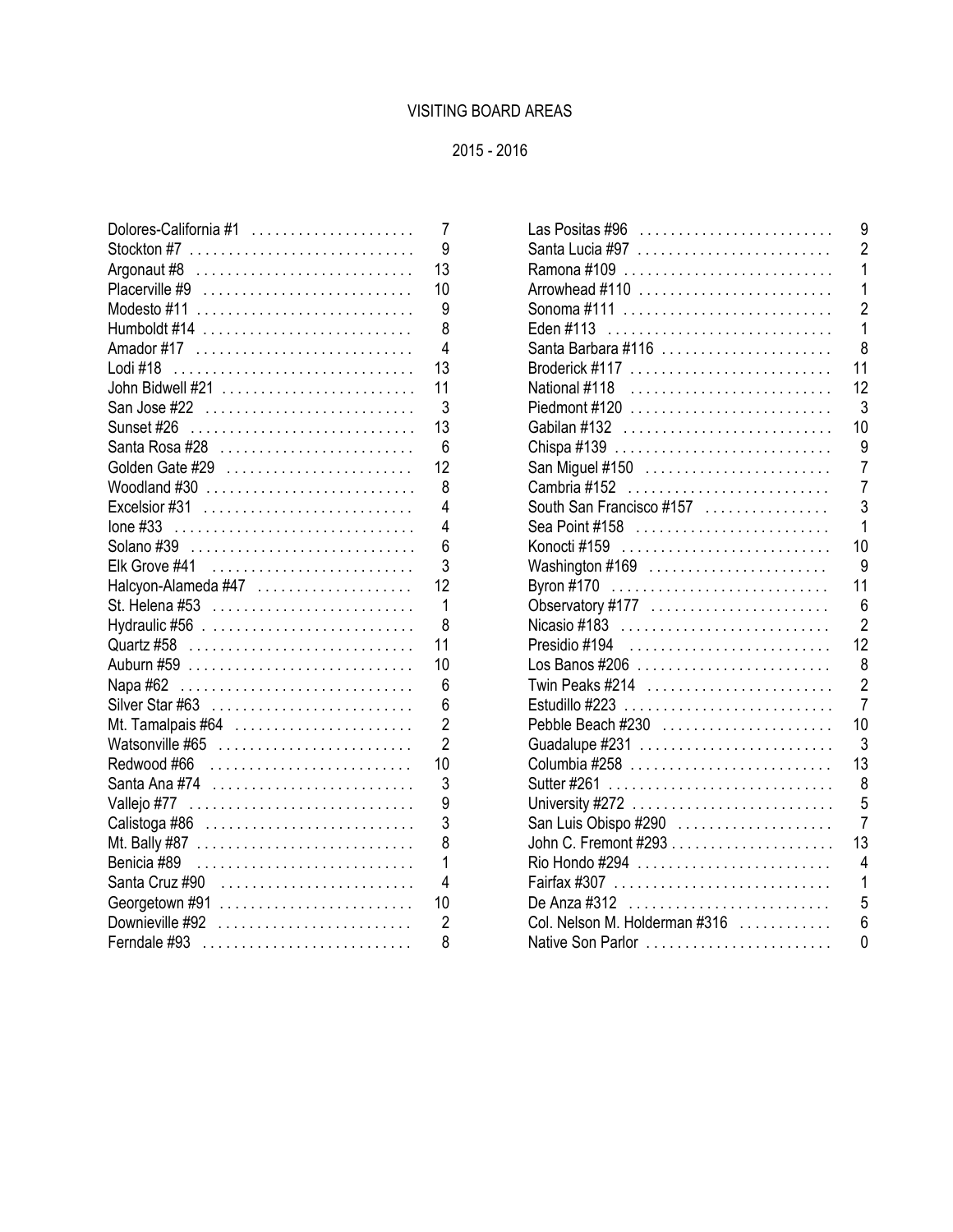#### SUPERVISING DISTRICT DEPUTY GRAND PRESIDENTS

DISTRICT #1 - S.D.D.G.P. Barbara Kimball, Arrowhead #110, 29367 Clear View Lane, Highland, CA 92346 (909-862-7973/Cell 909-731-0517/bkimball@aol.com)

District Deputies - District #1 - Santa Ana #74 - James Smith, Arrowhead #110, P.O. Box 3192, San Bernardino, CA 92413 [\(909-915-4785/pgp\\_jsmith@hotmail.com\)](mailto:909-862-7973/bkimball@aol.com)

District #2 - Arrowhead #110 - Steve Faessel, Santa Ana #74, 1005 S. Cardiff Street, Anaheim,

CA 92801 (714-630-6845)

District #3 - De Anza #312 - Byron Wakeham, Santa Ana #74, 19 Calais Circle, Rancho Mirage, CA 92270 (760-328-6416/byronandelaine@aol.com)

DISTRICT #2 - S.D.D.G.P. Teresa Diaz, Ramona #109, 3541 Rio Hondo Avenue, Rosemead, CA 91770 (626-483-1764/tdiaz52@aol.com)

District Deputies - District #1 - Ramona #109 - James B. Caron, Rio Hondo #294, 13413 Mariette, La Mirada, CA 90638 (562-944-1135)

District #2 - University #272 - Edward Lane, Rio Hondo #294, 1420 Orangewood Street, La Habra, CA 90631 (562-634-4326)

District #3 - Rio Hondo #294 - Mary Garcia, Ramona #109, 1238 South Pine Street, San Gabriel, CA 91776 (626-287-4922/marysfunbus@yahoo.com)

DISTRICT #3 - S.D.D.G.P. Richard Brown, San Luis Obispo #290, 1532 Galleon Way, San Luis Obispo, CA 93405 (805-305-1364)

District Deputies - District #1 - Santa Barbara #116 - Jeff Horton, San Miguel #150, 36 W. 12th Street, Paso Robles, CA 95446 (805-238-5312/805-423-2017)

District #2 - San Miguel #150 - Janet Andrews, San Luis Obispo #290, 2710 Reservoir Canyon Road, San Luis Obispo, CA 93401 (805-543-7709/jzranch@sbcglobal.net)

District #3 - Cambria #152 - Sidney Marques, San Luis Obispo #290, 1239 Stafford Street, San Luis Obispo, CA 93405 (805-543-5460)

District #4 - San Luis Obispo #290 - Steve Soto, Cambria #152, 8575 Santa Rosa Creek Road, Cambria, CA 93428 (805-927-7686)

DISTRICT #4 - S.D.D.G.P. Bill Mattos, John C. Fremont #293, 267 5th Street, Gustine, CA 95322

(209-854-1000/Cell 209-652-2933/bill@valleyrealestatesalesinc.com)

District Deputies - District #1 - Los Banos #206 - Joe Borrelli, John C. Fremont #293, 1507 Lucerne Avenue, Gustine, CA 95322 (209-854-3123)

> District #2 - John C. Fremont #293 - Thomas Noble, Los Banos #206, 10451 N. Camarillo Drive, Fresno, CA 93730 (209-675-0393)

DISTRICT #5 - S.D.D.G.P. Phil Dowden, Santa Lucia #97, 17 Navajo Drive, Salinas, CA 93906 (831-262-7197/philmbs@mbs-tax.com)

District Deputies - District #1 - Watsonville #65 - James "Jake" Ferreira, Santa Cruz #90, 305 Doris Avenue, Aptos, CA 95003 (831-247-5205/james.ferreira@rrd.com)

> District #2 - Santa Cruz #90 - Larry Clough, Santa Lucia #97, 955 Hancock Street, Salinas, CA 93906 (925-766-0266/lclough@covellogroup.com)

 District #3 - Santa Lucia #97 - Dave Delfino, Gabilan #132, 2260 Silver Stone Street, Royal Oaks, CA 95076 (831-535-2808/pointguardmora@gmail.com)

District #4 - Gabilan #132 - Ernest Flores, Santa Lucia #97, 773 San Jacinto Drive, Salinas, CA 93901 (831-809-1856)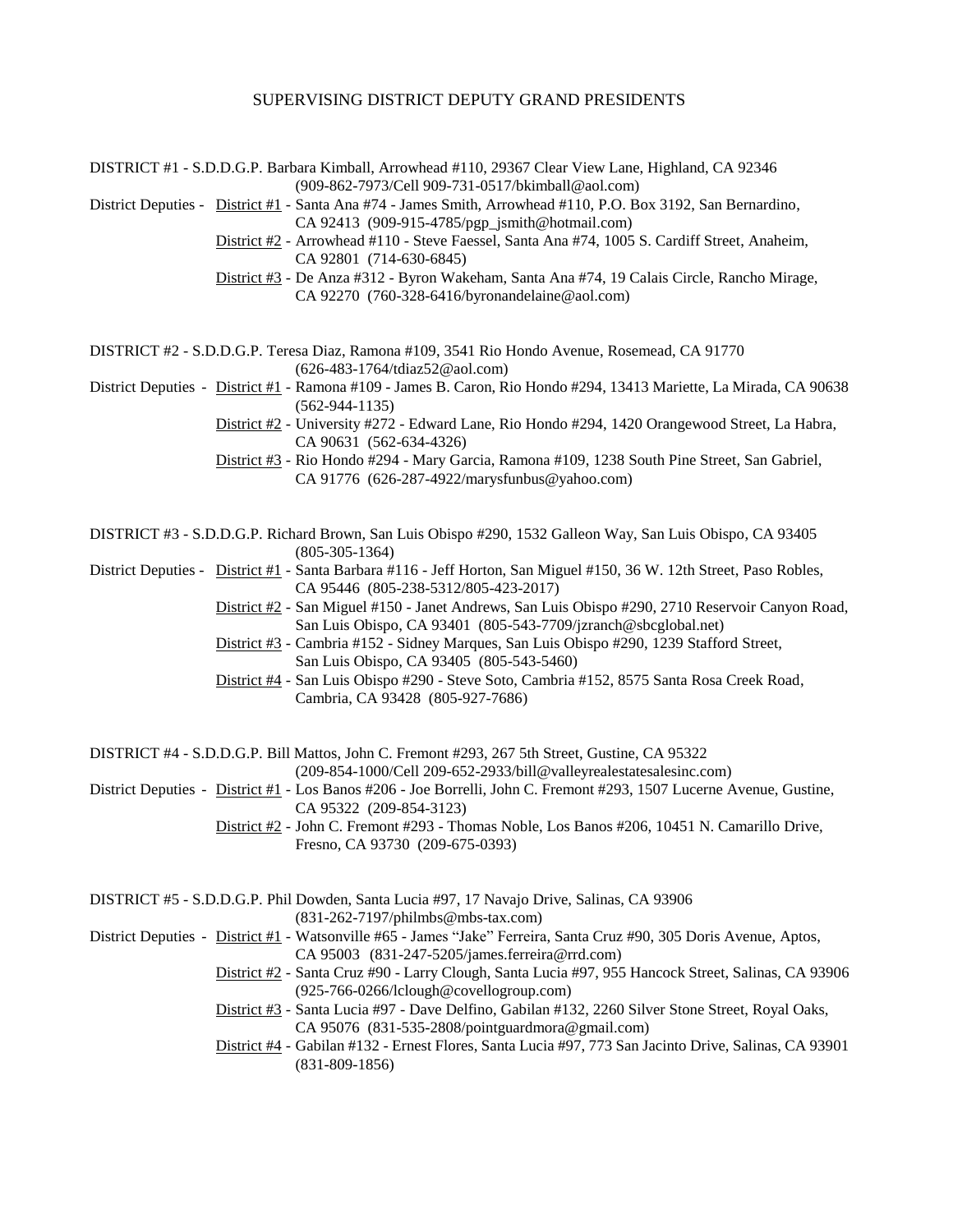DISTRICT #6 - S.D.D.G.P. Marcia Skelton, Redwood #66, 115 G Blossom Circle, San Mateo, CA 94403 (650-349-4376/redwood66ms@yahoo.com)

District Deputies - District #1 - San Jose #22 - Brice Walker, Observatory #177, 5669 Snell Avenue, #178, San Jose,

- CA 95123 (408-623-1014/valk\_man@yahoo.com) District #2 - Redwood #66 - Michael Healy, San Jose #22, 4440 Jan Way, San Jose, CA 95124 (408-267-3025)
- District #3 Observatory #177 John Cortez, Redwood #66, 940 Blazingwood Drive, Sunnyvale, CA 94089 (650-400-5719/john925@earthlink.net)
- District #4 Pebble Beach #230 Marcia Skelton, Redwood #66, 115 G Blossom Circle, San Mateo, CA 94403 (650-349-4376)

DISTRICT #7 - S.D.D.G.P. Dennis McLaughlin, Guadalupe #231, 1126 Persia Avenue, San Francisco, CA 94112 (Res. 415-586-0946/Cell 415-350-6624/dennismcl711@gmail.com)

District Deputies - District #1 - Dolores-California #1 - David Rehn, South San Francisco #157, 125 Santa Lucia Avenue, San Bruno, CA 94066 (650-888-7056/drehn@comcast.net)

- District #2 Golden Gate #29 Wayne Warden, Guadalupe #231, 38 Canada Cove Avenue, Half Moon Bay, CA 94019 (650-726-4597/wayne.warden@sbcglobal.net)
- District #3 National #118 Anthony Marotto, Twin Peaks #214, 10 Bryce Canyon Way, Pacifica, CA 94044 (650-359-3884)
- District #4 South San Francisco #157 Anthony Colonnese, Dolores-California #1, 447 Ulloa Street, San Francisco, CA 94127 (415-244-4098)
- District #5 Presidio #194 Stan Andersen, South San Francisco #157, 1 Canterbury Avenue, Daly City, CA 94015 (650-878-5067)
- District #6 Twin Peaks #214 Thomas Tullius, Golden Gate #29, 181 Tulare Drive, San Bruno, CA 94066 (650-589-8517)
- District #7 Guadalupe #231 Dave McCann, National #118, 318 Del Monte Avenue, South San Francisco, CA 94080 (650-871-7466)
- At Large: Al Tenbruggencate, Twin Peaks #214, 301 Greenfield Avenue, San Mateo, CA 94403 (650-572-1910)

DISTRICT #8 - S.D.D.G.P. Ronald Holliday, Eden #113, 3358 Hackamore Drive, Hayward, CA 94541 (510-889-1603/wella13@comcast.com)

- District Deputies District #1 Halcyon-Alameda #47 James Fleischman, Estudillo #223, 1234 Versailles Avenue, Alameda, CA 94501 (510-865-3110/510-760-1419)
	- District #2 Las Positas #96 Robert Santos, Eden #113, 41433 Apricot Lane, Fremont, CA 94539 (510-656-7392/rrsantos@sbcglobal.net)
	- District #3 Eden #113 Ed McLean, Halcyon-Alameda #47, 2531 Washington Way, Alameda, CA 94501 (510-769-0444/Cell 510-406-1807/e2ehome@aol.com)
	- District #4 Piedmont #120 Dennis Matarrese, Estudillo #223, 1431 148th Avenue, San Leandro, CA 94578 (510-352-3485)
	- District #5 Washington #169 Larry Adams, Estudillo #223, 1296 Via Lucas, San Lorenzo, CA 94580 (510-278-7045)
	- District #6 Estudillo #223 Marvin Rodriguez, Eden #113, 4043 Star Ridge Road, Hayward, CA 94542 (510-538-3505)

DISTRICT #9 - S.D.D.G.P.

DISTRICT #10 - S.D.D.G.P. Wayne Shellcross, Stockton #7, 219 S. Sunset Drive, Lodi, CA 95240 (209-333-7588/wnjshelx@sbcglobal.net)

- District Deputies District #1 Stockton #7 Abel Soares, Modesto #11, 3732 Chippewa Street, Modesto, CA 95356 (209-575-3950)
	- District #2 Modesto #11 Keith Spear, Sunset #26, 7941 Valley Green Drive, Sacramento, CA 95823 (916-216-8977/spear2@prodigy.net)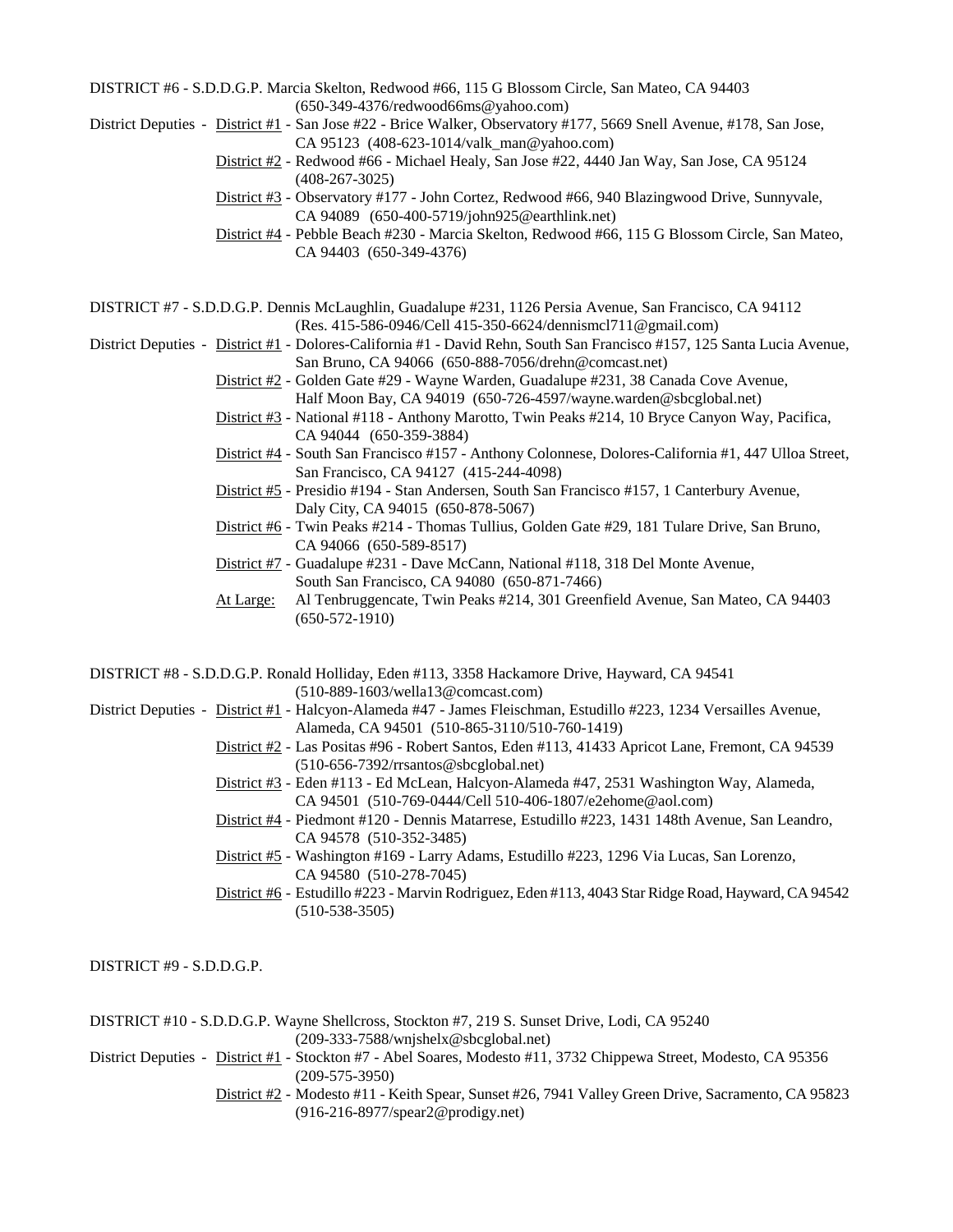- District #3 Lodi #18 Keith Spear, Sunset #26, 7941 Valley Green Drive, Sacramento, CA 95823 (916-216-8977/spear2@prodigy.net)
- District #4 Sunset #26 Bobby Wong, Sunset #26, 8900 Tuolumne Drive, Sacramento, CA 95826 (916-363-6421)
- District #5 Woodland #30 To Be Announced
- District #6 Elk Grove #41 Wayne Shellcross, Stockton #7, 219 S. Sunset Drive, Lodi, CA 95240 (209-333-7588/wnjshelx@sbcglobal.net)

DISTRICT #11 - S.D.D.G.P. James Brazil, Ione #33, 15140 Muller Road, Plymouth, CA 95669 (209-245-3694/jandjbrazil@volcano.net)

- District Deputies District #1 Amador #17 Mark Galligan, Excelsior #31, 17060 Wilderness Way, Jackson, CA 95642 (209-419-1956/mg1483@volcano.net)
	- District #2 Excelsior #31 Don Ghormley, Amador #17, P.O. Box 718, Sutter Creek, CA 95685 (209-245-3621)
	- District #3 Ione #33 Harry Vela, Excelsior #31, 14474 Clinton Road, Jackson, CA 95642 (209-223-1064)
	- District #4 Chispa #139 Harold "Buck" Buckley, Amador #17, P.O. Box 573, Sutter Creek, CA 95685 (209-296-4438)
	- District #5 Columbia #258 Albert Abreo, Chispa #139, P.O. Box 314, Murphys, CA 95247 (209-736-4804/murabreo@comcast.net)

DISTRICT #12 - S.D.D.G.P. Cliff Pierce, Georgetown #91, 1883 Mariposa Court, Cool, CA 95614 (530-889-8964/tonkaone7@hotmail.com)

- District Deputies District #1 Placerville #9 Shane Simmons, Georgetown #91, 2971 Greenwood Road, Georgetown, CA 95634 (530-333-9123/simsshane66@yahoo.com)
	- District #2 Auburn #59 Ed Hawkins, Georgetown #91, 6841 Florallan Court, Georgetown, CA 95634 (530-333-1133/hawkinshouse6841@sbcglobal.net)
	- District #3 Silver Star #63 Jerry Pozo, Auburn #59, 2071 Secret Diggin Court, Cool, CA 95614 (530-823-7823/530-885-6828/jerrypozo@comcast.net)
	- District #4 Georgetown #91 Dave Geschke, Auburn #59, 1572 Whitehorse Road, Meadow Vista, CA 95722 (530-878-7739/gor8ders@sbcglobal.net)

DISTRICT #13 - S.D.D.G.P. William Arnold, Argonaut #8, 1956 Stanford Avenue, Oroville, CA 95966 (530-534-9609/arnold@cncnet.com)

- District Deputies District #1 Argonaut #8 Gary Norwood, John Bidwell #21, 1370 Huntoon, Oroville,
	- CA 95965 (530-624-5737/gary@gdkcomputerrepair.com)
	- District #2 John Bidwell #21 Mike Grainger, Argonaut #8, 22 Executive Avenue, Oroville, CA 95966 (775-673-1416/530-589-5440/mikecg0693@netzero.com)
	- District #3 Hydraulic #56 Shawn Cahill, John Bidwell #21, 222 Windward Way, Oroville, CA 95965 (530-370-9938/cahillfamilytree@yahoo.com)
	- District #4 Quartz #58 Gary Miller, Hydraulic #56, 14554 Dove Road, Grass Valley, CA 95949 (530-477-1533/gsuttermerch@hughes.net)
	- District #5 Downieville #92 David Balzer, Quartz #58, 16862 Dog Bar Road, Grass Valley, CA 95949 (530-346-8303)
	- District #6 Sutter #261 Alfred Jones, John Bidwell #21, 2180 D Street, Oroville, CA 95966 (530-693-8089/siraj5773@gmail.com)

| DISTRICT #14 - S.D.D.G.P. Tom Fong, Fairfax #307, 7 Bothin Road, Fairfax, CA 94930                           |
|--------------------------------------------------------------------------------------------------------------|
| $(415-453-4239/\nu \theta \text{adawg} \omega \text{sbcglobal.net})$                                         |
| District Deputies - District #1 - Santa Rosa #28 - Shannon McClelland, Sonoma #111, 761 Country Meadow Lane, |
| Sonoma, CA 95476 (707-479-6414/707-695-4964/shadyshane555@yahoo.com)                                         |
| District #2 - Mt. Tamalpais #64 - Joel Bantly, Fairfax #307, 79 Scenic Avenue, San Anselmo,                  |
| CA 94960 (415-453-5328/slaquero@hotmail.com)                                                                 |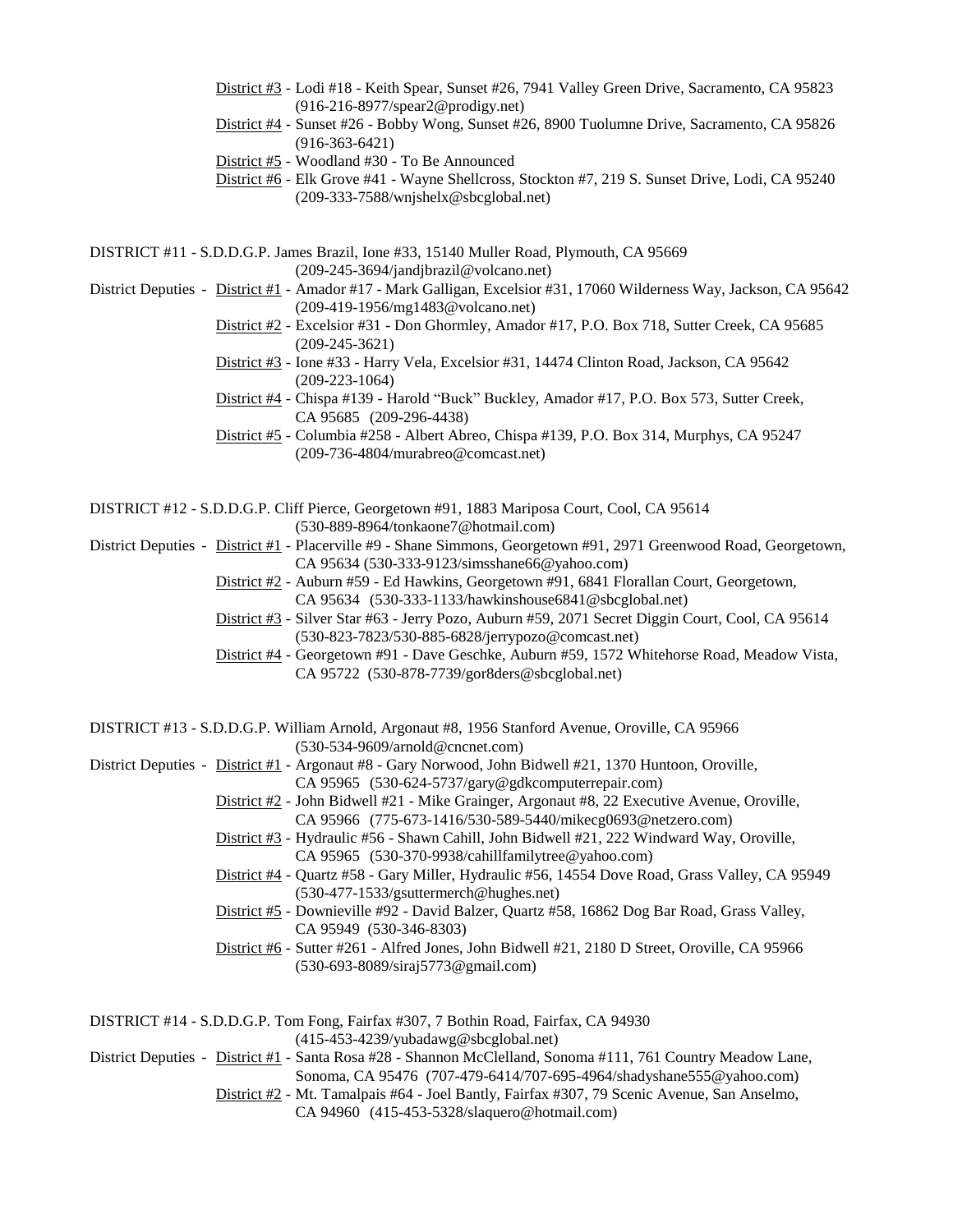- District #3 Sonoma #111 Sterling Dabner, Nicasio #183, 1248 Kresky Way, Petaluma, CA 94954 (707-765-0210/707-338-5317)
- District #4 Broderick #117 Dave Schaefer, Santa Rosa #28, 549 Leo Drive, Santa Rosa, CA 95407 (707-799-5240/dave.schaefer@sbcglobal.net)
- District #5 Sea Point #158 David (Kiwi) Yarborough, Sonoma #111, 515 Curtin Lane, Sonoma, CA 95476 (707-935-3540/kiwi18119@yahoo.com)
- District #6 Nicasio #183 Lee Pogetto, Fairfax #307, 683 Bird Court, Novato, CA 94947 (415-893-1458/pogettonovato@verizon.net)
- District #7 Fairfax #307 Mitch Laing, Santa Rosa #28, 1748 Janero Drive, Santa Rosa, CA 95407 (707-975-1541/mitch@vom.com)

DISTRICT #15 - S.D.D.G.P. Robert French, Napa #62, 4240 Jefferson Street, Napa, CA 94558 (707-255-0104/rwfrench@att.net)

- District Deputies District #1 Solano #39 Richard Bailey, Napa #62, 50 Hacienda Drive, Napa, CA 94558 (707-257-8819)
	- District #2 St. Helena #53 Donald Meyer, Calistoga #86, 3260 Hwy 128, Calistoga, CA 94515 (707-942-6205/Cell 707-974-8241/capracer@comcast.net)
	- District #3 Napa #62 Dan Kavarian, Calistoga #86, 903 Champagne South, Calistoga, CA 94515 (209-324-7824/kavarian1@yahoo.com)
	- District #4 Vallejo #77 Doug Love, Napa #62, 2141 Warwick Road, Benicia, CA 94510 (707-747-1196/doug1066@gmail.com)
	- District #5 Calistoga #86 Robert Streich, Napa #62, 1325 Hestia Way, Napa, CA 94558 (707-255-0211/rjsj45@yahoo.com)
	- District #6 Benicia #89 Steven Day, Solano #39, 1131 Tyler Street, Fairfield, CA 94533 (707-246-6359/nativeson39@aol.com)
	- District #7 Konocti #159 Joseph Neitzel, Solano #39, 2685 Rockville Road, Fairfield, CA 94534 (707-427-2243/Cell 707-344-3512/lnjneitzel@comcast.net)
	- District #8 Byron #170 Walter Schnitzius, Vallejo #77, 478 Wilshire Avenue, Vallejo, CA 94591 (707-642-2739)
	- District #9 Col. Nelson M. Holderman #316 George Adams, Napa #62, 4300 Dale Drive, Napa, CA 94558 (707-481-4295/gafish64@aol.com)

DISTRICT #16 - S.D.D.G.P. Jerry A. Colivas, Humboldt #14, 165 Monarch Drive, Fortuna, CA 95540 (707-617-2043/Cell 916-812-0681/jerry.colivas@yahoo.com)

- District Deputies District #1 Humboldt #14 Jack E. Jones, Ferndale #93, P.O. Box 464, Scotia, CA 95565 (707-722-4274/C707-502-9454/kaqdierose@yahoo.com)
	- District #2 Mt. Bally #87 Tom Schmidt, Humboldt #14, 3446 M Street, Eureka, CA 95503 (707-443-0554)
	- District #3 Ferndale #93 Jerome J. Colivas, Humboldt #14, 2027 Shamrock, Fortuna, CA 95540 (707-725-5906)